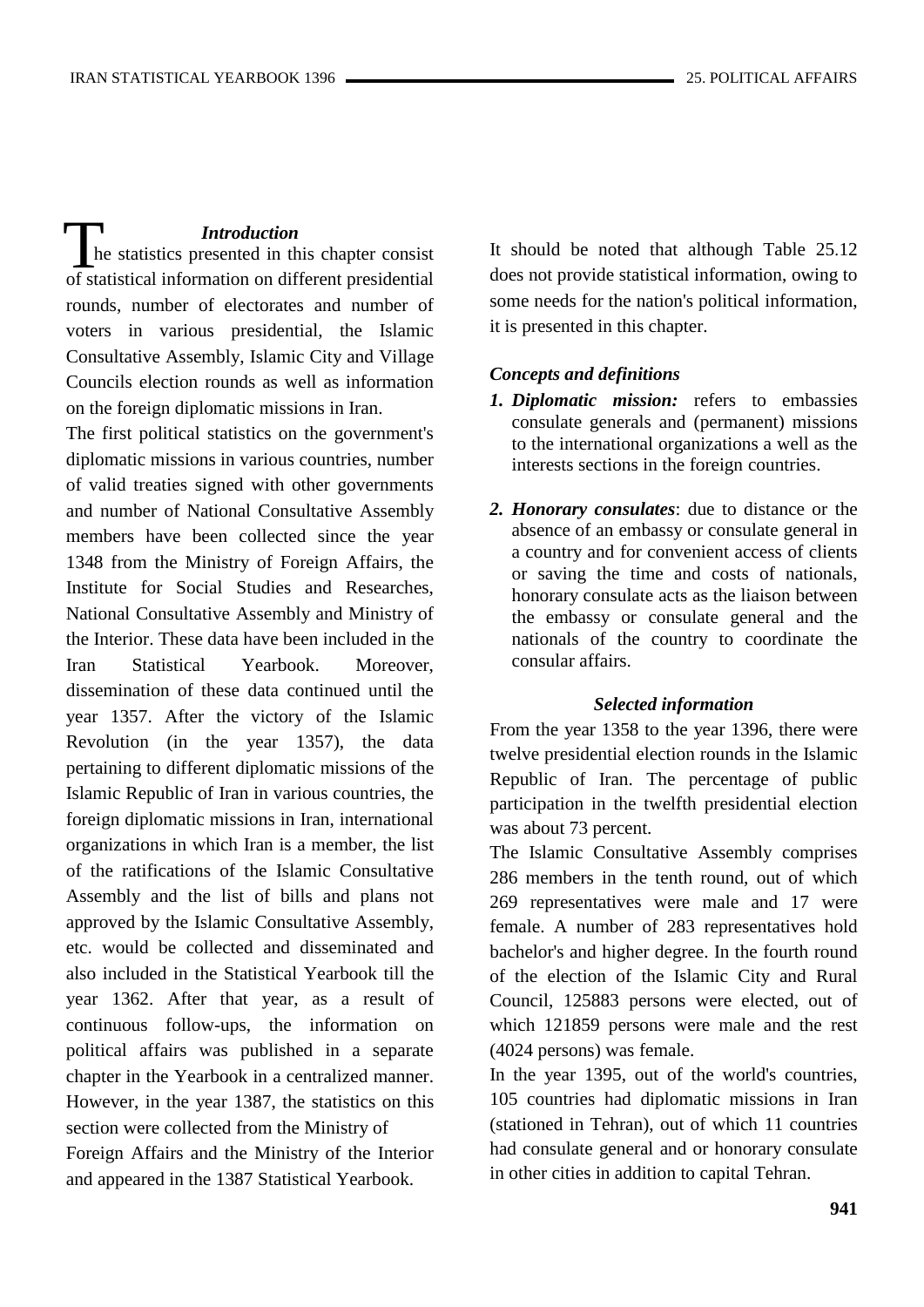## **25.1. PRESIDENCY ROUNDS BY TERM LENGTH**

| Round | Beginning of the<br>presidential term | President's name                                 | Duration of the<br>President's term<br>$\text{(day)}$ |
|-------|---------------------------------------|--------------------------------------------------|-------------------------------------------------------|
|       |                                       | Abolhasan Banisadr                               | 545                                                   |
|       |                                       | Mohammadali Rajaei                               | 68                                                    |
|       |                                       | Seyyed Ali Khamenei                              | 1430                                                  |
|       |                                       | Seyyed Ali Khamenei                              | 1430                                                  |
|       |                                       | Akbar Hashemi Bahremani <sup>(</sup> Rafsanjani) | 1430                                                  |
|       |                                       | Akbar Hashemi Bahremani(Rafsanjani)              | 1460                                                  |
|       |                                       | Seyyed Mohhamad Khatami                          | 1460                                                  |
|       |                                       | Seyyed Mohhamad Khatami                          | 1460                                                  |
|       |                                       | Mahmoud Ahmadinejad                              | 1460                                                  |
|       |                                       | Mahmoud Ahmadinejad                              | 1460                                                  |
|       |                                       | Hassan Rouhani                                   | 1460                                                  |
|       |                                       | Hassan Rouhani                                   | $\times$                                              |

*Source: Ministry of the Interior*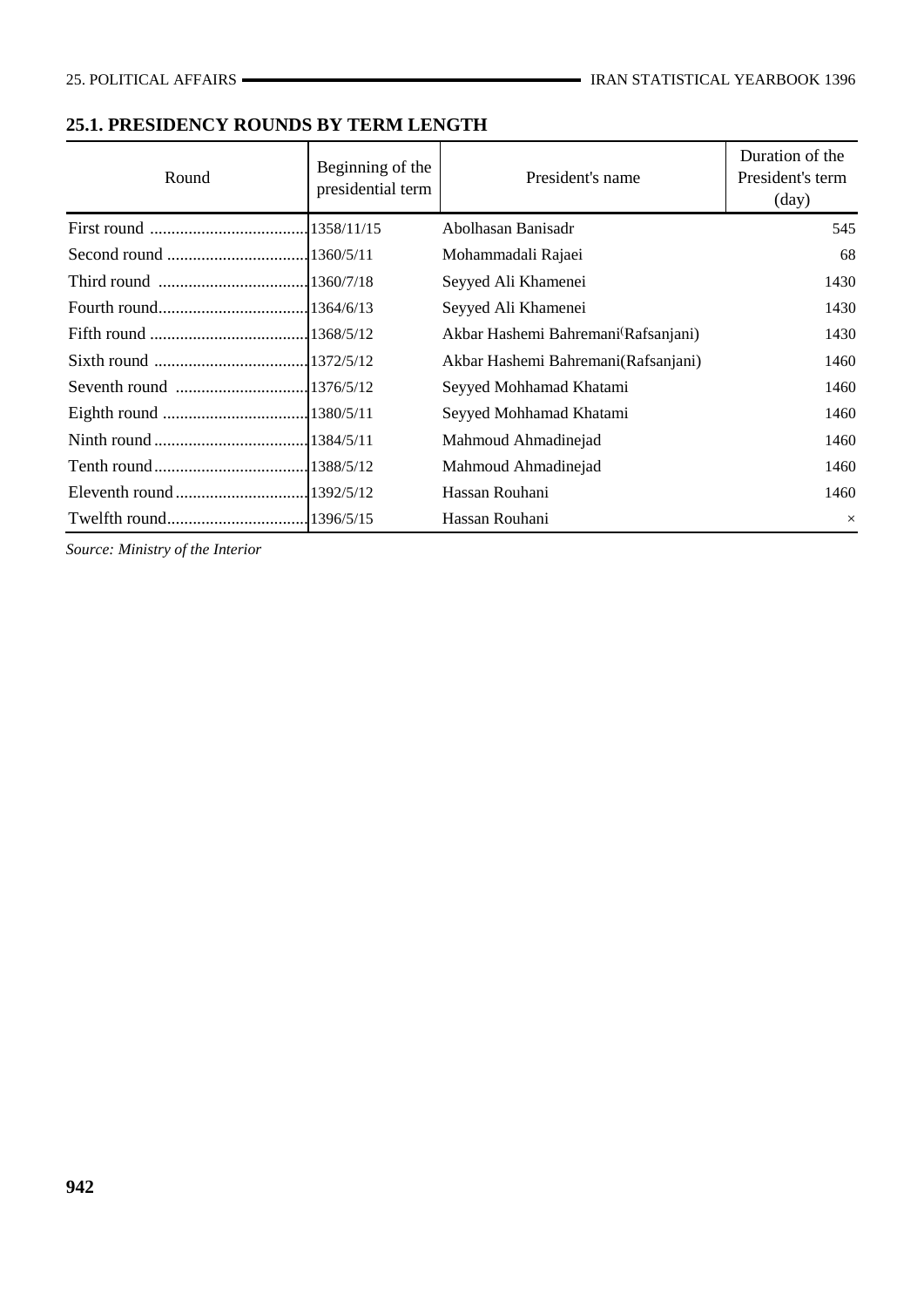## **25.2. NUMBER OF PRESIDENTIAL ELECTORATES IN EACH ROUND BY OSTAN**

| Ostan                  | First<br>round              | Second<br>round             | Third<br>round              | Fourth<br>round             | Fifth<br>round | Sixth<br>round              |
|------------------------|-----------------------------|-----------------------------|-----------------------------|-----------------------------|----------------|-----------------------------|
|                        | 20993643                    | 22687017                    | 22687017                    | 25993802                    | 30139598       | 33156055                    |
|                        | 1840674(1)                  | 1938108(1)                  | 1938108(1)                  | 2148720(1)                  | 2382219(1)     | 2016731                     |
|                        | 836643                      | 896767                      | 896767                      | 1030289                     | 1183691        | 1345556                     |
|                        | $000^{(1)}$                 | $000^{(1)}$                 | $000^{(1)}$                 | $000^{(1)}$                 | $000^{(1)}$    | 645525                      |
|                        | 1366798                     | 1488622                     | 1488622                     | 1765815                     | 2094624        | 2266818                     |
|                        | $000^{(2)}$                 | $000^{(2)}$                 | $000^{(2)}$                 | $000^{(2)}$                 | $000^{(2)}$    | $000^{(2)}$                 |
|                        | 141047                      | 152856                      | 152856                      | 179523                      | 210842         | 240693                      |
|                        | 224584                      | 247233                      | 247233                      | 299613                      | 363091         | 384750                      |
|                        | $3924451^{(2\cdot4\cdot5)}$ | $4260545^{(2\cdot4\cdot5)}$ | $4260545^{(2\cdot4\cdot5)}$ | $5021549^{(2\cdot4\cdot5)}$ | 5918481(2445)  | $6429600^{(2\cdot4\cdot5)}$ |
| Chaharmahal&Bakhtiyari | 229763                      | 251700                      | 251700                      | 302059                      | 362492         | 411468                      |
|                        | $000^{(3)}$                 | $000^{(3)}$                 | $000^{(3)}$                 | $000^{(3)}$                 | $000^{(3)}$    | $000^{(3)}$                 |
| Khorasan-e-Razavi      | $2061004^{(3)}$             | 2249140(3)                  | 2249140(3)                  | $2678502^{(3)}$             | 3189828(3)     | 3439237(3)                  |
|                        | $000^{(3)}$                 | $000^{(3)}$                 | $000^{(3)}$                 | $000^{(3)}$                 | $000^{(3)}$    | $000^{(3)}$                 |
|                        | 1243703                     | 1279703                     | 1279703                     | 1354857                     | 1434425        | 1751681                     |
|                        | 662298                      | 705450                      | 705450                      | 800371                      | 908065         | 1028137                     |
|                        | 188738                      | 203413                      | 203413                      | 236274                      | 274445         | 289631                      |
| Sistan&Baluchestan     | 416500                      | 457280                      | 457280                      | 551208                      | 664429         | 739575                      |
|                        | 1266816                     | 1379264                     | 1379264                     | 1634990                     | 1938130        | 2031300                     |
|                        | $000^{(4)}$                 | $000^{(4)}$                 | $000^{(4)}$                 | $000^{(4)}$                 | $000^{(4)}$    | $000^{(4)}$                 |
|                        | $000^{(5)}$                 | $000^{(5)}$                 | $000^{(5)}$                 | $000^{(5)}$                 | $000^{(5)}$    | $000^{(5)}$                 |
|                        | 460775                      | 486931                      | 486931                      | 543780                      | 607265         | 694687                      |
|                        | 659337                      | 707790                      | 707790                      | 815641                      | 939926         | 1052718                     |
|                        | 620903                      | 664862                      | 664862                      | 762340                      | 874108         | 970312                      |
| Kohgiluyeh&Boyerahmad  | 141572                      | 155767                      | 155767                      | 188568                      | 228278         | 254362                      |
|                        | $000^{(6)}$                 | $000^{(6)}$                 | $000^{(6)}$                 | $000^{(6)}$                 | $000^{(6)}$    | $000^{(6)}$                 |
|                        | 957343                      | 1026556                     | 1026556                     | 1180356                     | 1357199        | 1442812                     |
|                        | 536077                      | 574964                      | 574964                      | 661404                      | 760840         | 825075                      |
|                        | 1434502(6)                  | 1550718 <sup>(6)</sup>      | 1550718 <sup>(6)</sup>      | 1812158(6)                  | 2117676(6)     | 2311706(6)                  |
|                        | 608307                      | 751455                      | 751455                      | 575781                      | 657305         | 721406                      |
|                        | 297659                      | 321333                      | 321333                      | 374481                      | 436419         | 490001                      |
|                        | 641891                      | 682802                      | 682802                      | 772612                      | 874235         | 960806                      |
|                        | 232258                      | 253758                      | 253758                      | 302911                      | 361585         | 411468                      |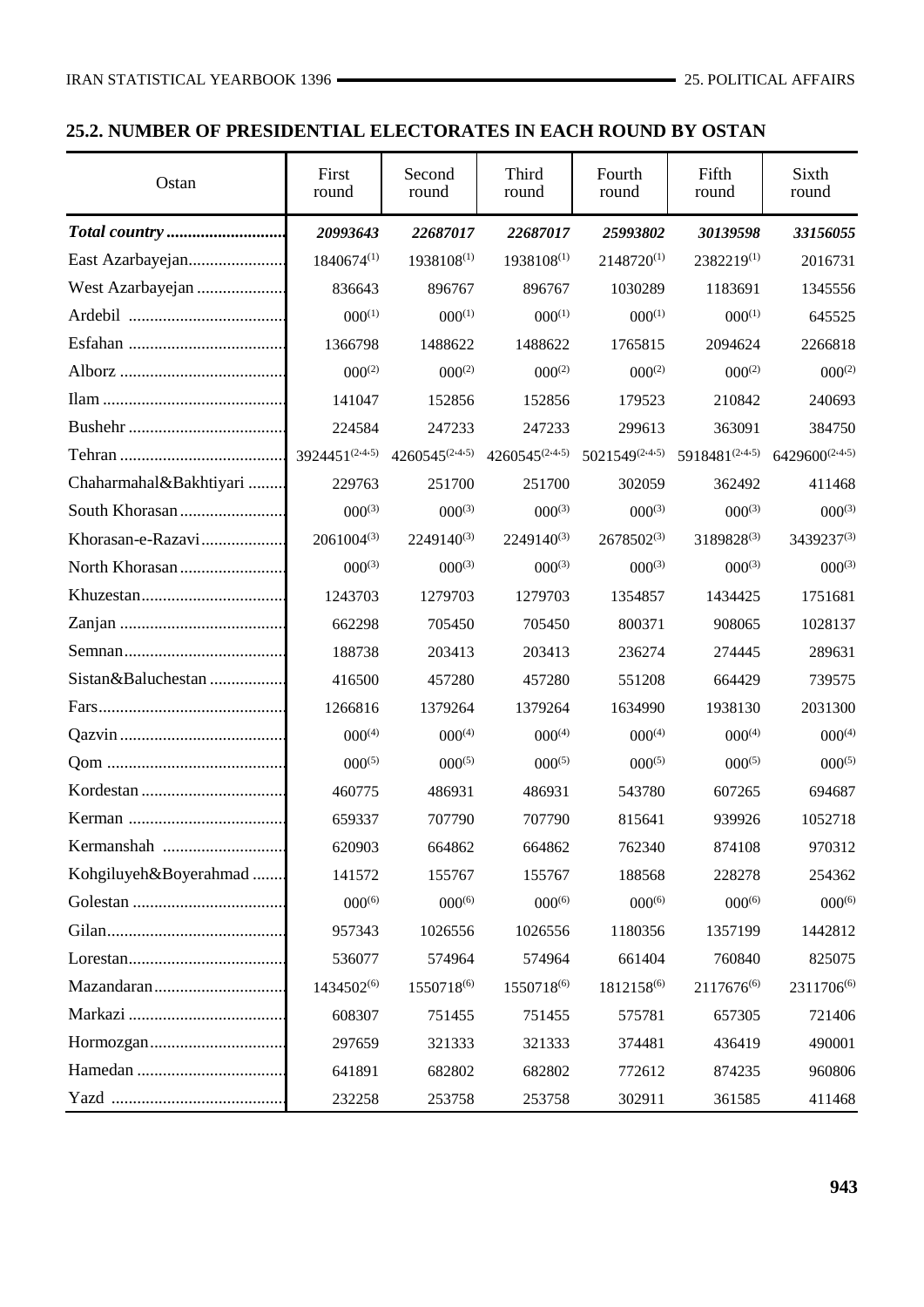## **25.2. NUMBER OF PRESIDENTIAL ELECTORATES IN EACH ROUND BY OSTAN (continued)**

| Ostan                  | Seventh<br>round | Eighth<br>round | Ninth<br>round | Tenth<br>round | Eleventh<br>round | Twelfth<br>round |
|------------------------|------------------|-----------------|----------------|----------------|-------------------|------------------|
|                        | 35987174         | 42170230        | 46786418       | 46199997       | 48288799          | 56410285         |
|                        | 2136464          | 2439446         | 2668505        | 2461553        | 2562143           | 2955333          |
| West Azarbayejan       | 1504143          | 1726987         | 1916929        | 1883144        | 2033047           | 2342719          |
|                        | 688192           | 806656          | 908794         | 804881         | 875201            | 963823           |
|                        | 2487834          | 2852882         | 3153318        | 2987946        | 3026322           | 3497864          |
|                        | $000^{(2)}$      | $000^{(2)}$     | $000^{(2)}$    | $000^{(2)}$    | 1384028           | 1612430          |
|                        | 271744           | 325224          | 372264         | 357687         | 387452            | 441299           |
|                        | 435029           | 512382          | 581434         | 580822         | 612046            | 738422           |
|                        | 7368672(2445)    | 7643471(2)      | 8231230(2)     | 8796466(2)     | 7475549           | 9387120          |
| Chaharmahal&Bakhtiyari | 436178           | 518930          | 583059         | 562238         | 613925            | 715794           |
|                        | $000^{(3)}$      | $000^{(3)}$     | 370127         | 467084         | 491335            | 552289           |
|                        | 3531247(3)       | $4129936^{(3)}$ | 3650408        | 3665469        | 3784659           | 4465695          |
|                        | $000^{(3)}$      | $000^{(3)}$     | 560556         | 531870         | 553237            | 647006           |
|                        | 2104988          | 2487136         | 2834721        | 2801644        | 3048268           | 3518080          |
|                        | 537786           | 623464          | 712833         | 632160         | 681586            | 788343           |
|                        | 323292           | 366427          | 402278         | 436492         | 446081            | 501504           |
|                        | 839559           | 1001596         | 1174729        | 1306624        | 1381195           | 1608841          |
|                        | 2280892          | 2676431         | 2999070        | 2842209        | 2977507           | 3429554          |
|                        | $000^{(4)}$      | 670614          | 753729         | 749205         | 788319            | 888278           |
|                        | $000^{(5)}$      | 555944          | 622991         | 655988         | 663031            | 782974           |
|                        | 781048           | 910364          | 1032306        | 943818         | 1025418           | 1181883          |
|                        | 1157730          | 1411555         | 1527504        | 1738280        | 1810772           | 2122435          |
|                        | 1067393          | 1243128         | 1381564        | 1231672        | 1329607           | 1531844          |
| Kohgiluyeh&Boyerahmad  | 294259           | 353054          | 405294         | 415694         | 460155            | 528931           |
|                        | $000^{(6)}$      | 964042          | 1098479        | 1059769        | 1145281           | 1311363          |
|                        | 1492829          | 1685173         | 1818535        | 1576046        | 1654712           | 1889654          |
|                        | 915438           | 1080763         | 1215047        | 1124940        | 1228422           | 1433608          |
|                        | $2516966^{(6)}$  | 1900246         | 2109547        | 1915240        | 2000205           | 2319882          |
|                        | 762664           | 883979          | 971865         | 885557         | 913258            | 1063554          |
|                        | 588387           | 695182          | 788045         | 919908         | 985485            | 1129228          |
|                        | 1011138          | 1179237         | 1317448        | 1256250        | 1337324           | 1382592          |
|                        | 453302           | 525981          | 623809         | 609341         | 613229            | 677943           |

*1. The statistics for Ardebil are included with East Azarbayejan*.

*2. The statistics for Alborz are included with Tehran*.

*3. The statistics for South Khorasan and North Khorasan are included with Khorasan-e-Razavi*.

*4. The statistics for Qazvin are included with Tehran*.

*5. The statistics for Qom are included with Tehran* .

*6. The statistics for Golestan are included with Mazandaran*.  *Source: Ministry of the Interior.*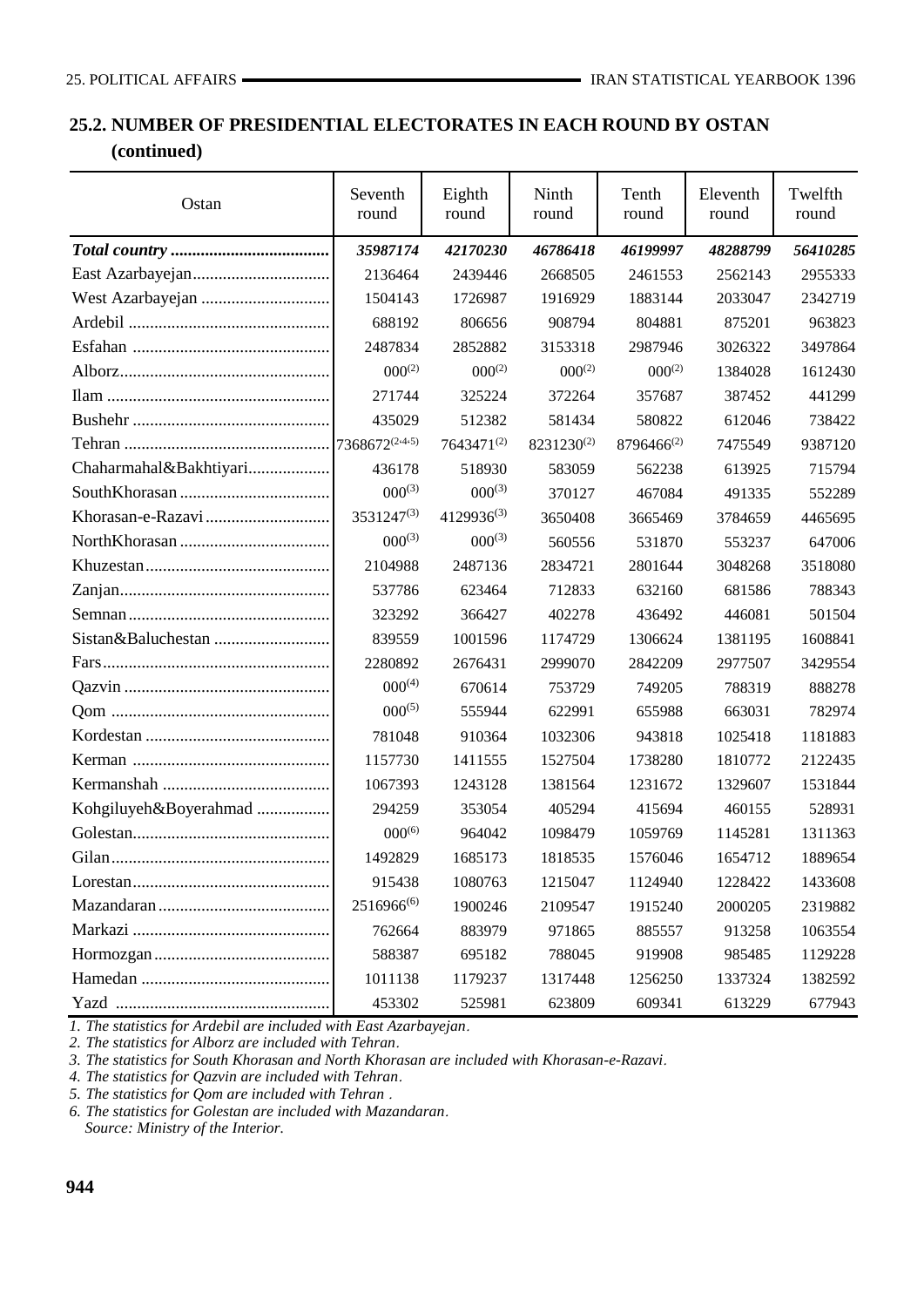# **25.3. NUMBER OF PRESIDENTAL ELECTION ELECTORATES IN EACH ROUND BY OSTAN**

| Ostan                                                                                                   | First<br>round                                                                            | Second<br>round | Third<br>round  | Fourth<br>round        | Fifth<br>round  | Sixth<br>round  |
|---------------------------------------------------------------------------------------------------------|-------------------------------------------------------------------------------------------|-----------------|-----------------|------------------------|-----------------|-----------------|
| $\textit{Total country}^{(1)} \dots \dots \dots \dots \dots \dots \dots \dots \dots \dots \dots$        | 14152887                                                                                  | 14532869        | 16737381        | 14089468               | 16409373        | 16688741        |
|                                                                                                         | 985315(2)                                                                                 | $1212445^{(2)}$ | $1524463^{(2)}$ | $1053263^{(2)}$        | $1205425^{(2)}$ | 886902          |
|                                                                                                         | 335569                                                                                    | 411088          | 526671          | 552424                 | 653810          | 656636          |
|                                                                                                         | $000^{(2)}$                                                                               | $000^{(2)}$     | $000^{(2)}$     | $000^{(2)}$            | $000^{(2)}$     | 317358          |
|                                                                                                         | 1110801                                                                                   | 1186355         | 1243068         | 993142                 | 1098338         | 953507          |
|                                                                                                         | $000^{(3)}$                                                                               | $000^{(3)}$     | $000^{(3)}$     | $000^{(3)}$            | $000^{(3)}$     | $000^{(3)}$     |
|                                                                                                         | 97202                                                                                     | 120480          | 163655          | 133759                 | 180034          | 159477          |
|                                                                                                         | 157538                                                                                    | 164010          | 186727          | 184522                 | 217913          | 219636          |
|                                                                                                         | 3003539(3,5,6) 2541323(3,5,6) 2752151(3,5,6) 2420309(3,5,6) 2929702(3,5,6) 3038885(3,5,6) |                 |                 |                        |                 |                 |
| Chaharmahal&Bakhtiyari                                                                                  | 135709                                                                                    | 171443          | 184097          | 183946                 | 208337          | 205707          |
|                                                                                                         | $000^{(4)}$                                                                               | $000^{(4)}$     | $000^{(4)}$     | $000^{(4)}$            | $000^{(4)}$     | $000^{(4)}$     |
|                                                                                                         | 1369640(4)                                                                                | 1549868(4)      | $1668168^{(4)}$ | 1490500 <sup>(4)</sup> | $1657949^{(4)}$ | 1754855(4)      |
|                                                                                                         | $000^{(4)}$                                                                               | $000^{(4)}$     | $000^{(4)}$     | $000^{(4)}$            | $000^{(4)}$     | $000^{(4)}$     |
|                                                                                                         | 920768                                                                                    | 582956          | 697353          | 770976                 | 846622          | 798806          |
|                                                                                                         | 488722                                                                                    | 572983          | 630538          | 500008                 | 548724          | 560148          |
|                                                                                                         | 151213                                                                                    | 169365          | 177714          | 162058                 | 183766          | 186953          |
|                                                                                                         | 143249                                                                                    | 136290          | 217684          | 175968                 | 256993          | 317075          |
|                                                                                                         | 931244                                                                                    | 984837          | 1207693         | 901692                 | 1047918         | 1123768         |
|                                                                                                         | $000^{(5)}$                                                                               | $000^{(5)}$     | $000^{(5)}$     | $000^{(5)}$            | $000^{(5)}$     | $000^{(5)}$     |
|                                                                                                         | $000^{(6)}$                                                                               | $000^{(6)}$     | $000^{(6)}$     | $000^{(6)}$            | $000^{(6)}$     | $000^{(6)}$     |
|                                                                                                         | 59100                                                                                     | 212884          | 235980          | 280451                 | 356323          | 381790          |
|                                                                                                         | 452511                                                                                    | 518294          | 590415          | 449600                 | 591353          | 575771          |
|                                                                                                         | 337591                                                                                    | 352322          | 413586          | 350187                 | 464993          | 510082          |
| Kohgiluyeh&Boyerahmad                                                                                   | 96516                                                                                     | 104375          | 136592          | 126656                 | 153039          | 168139          |
|                                                                                                         | $000^{(7)}$                                                                               | $000^{(7)}$     | $000^{(7)}$     | $000^{(7)}$            | $000^{(7)}$     | $000^{(7)}$     |
|                                                                                                         | 580436                                                                                    | 643461          | 661192          | 514914                 | 711358          | 650254          |
| $Lores \tan \ldots \ldots \ldots \ldots \ldots \ldots \ldots \ldots \ldots \ldots \ldots \ldots \ldots$ | 388461                                                                                    | 461961          | 670085          | 458737                 | 478750          | 535332          |
|                                                                                                         | 938280(7)                                                                                 | 1135880(7)      | $1144141^{(7)}$ | $990825^{(7)}$         | $1246019^{(7)}$ | $1300906^{(7)}$ |
|                                                                                                         | 537732                                                                                    | 424767          | 755174          | 553330                 | 399082          | 377702          |
|                                                                                                         | 179763                                                                                    | 161591          | 205644          | 172180                 | 209414          | 254940          |
|                                                                                                         | 496252                                                                                    | 510899          | 533618          | 468816                 | 524496          | 506361          |
|                                                                                                         | 188092                                                                                    | 202992          | 210972          | 201205                 | 239015          | 247751          |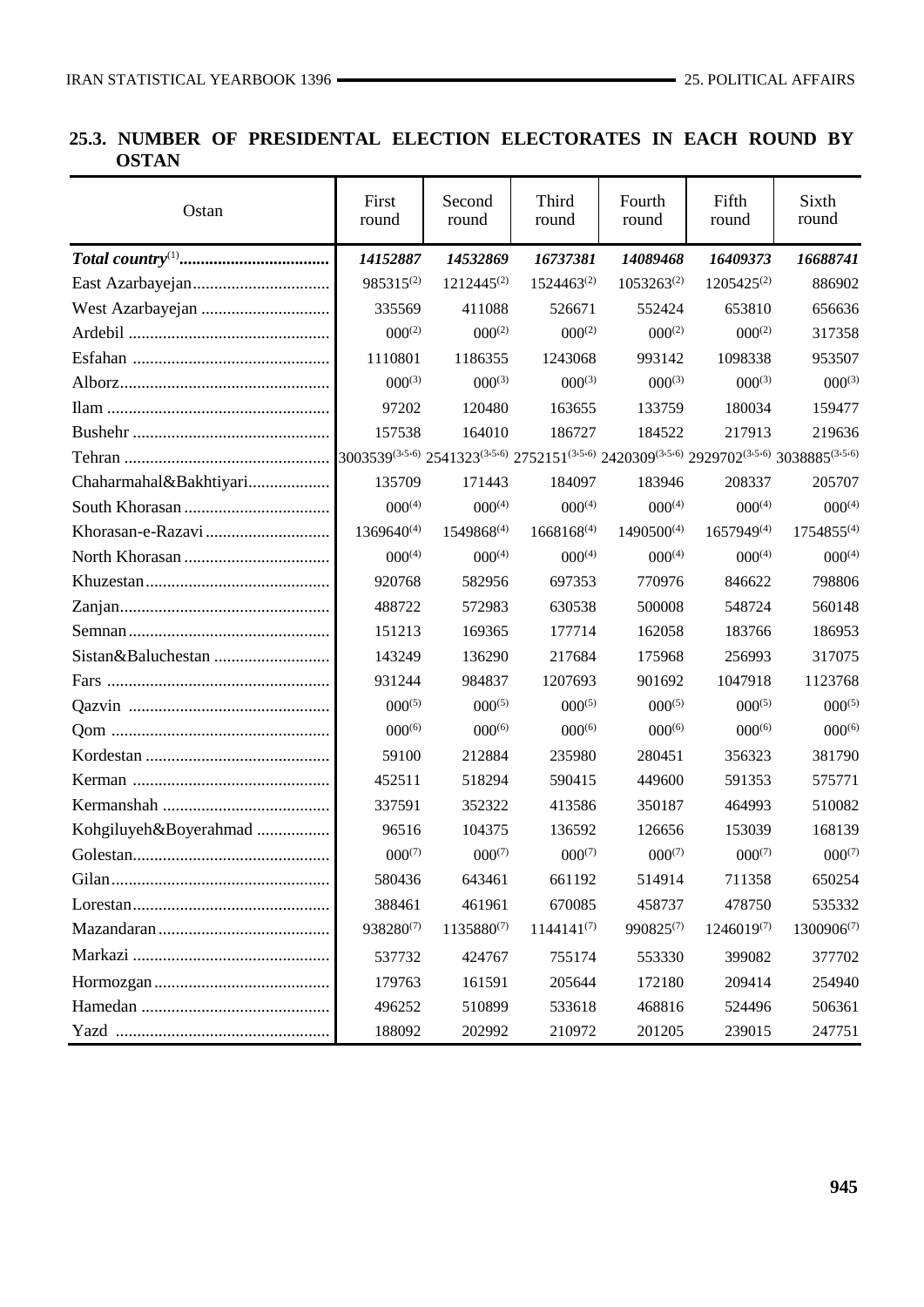### **25.3. NUMBER OF PRESIDENTAL ELECTION ELECTORATES IN EACH ROUND BY OSTAN (continued)**

| Ostan                                                                                | Seventh<br>round | Eighth<br>round | Ninth<br>round | Tenth<br>round | Eleventh<br>round | Twelfth<br>round |
|--------------------------------------------------------------------------------------|------------------|-----------------|----------------|----------------|-------------------|------------------|
| $\textit{Total country}^{(1)} \dots \dots \dots \dots \dots \dots \dots \dots \dots$ | 29076884         | 28081894        | 27883008       | 39191287       | 36821538          | 41195768         |
|                                                                                      | 1448334          | 1294682         | 1232255        | 2010379        | 1888631           | 2057863          |
|                                                                                      | 1108691          | 974181          | 712114         | 1334443        | 1407307           | 1610377          |
|                                                                                      | 484199           | 467859          | 445352         | 642004         | 654059            | 704516           |
|                                                                                      | 1929227          | 1735814         | 1879343        | 2637505        | 2316526           | 2587990          |
|                                                                                      | $000^{(3)}$      | $000^{(3)}$     | $000^{(3)}$    | $000^{(3)}$    | 1052920           | 1275225          |
|                                                                                      | 236851           | 250759          | 248513         | 312667         | 325683            | 341436           |
|                                                                                      | 356449           | 365099          | 386570         | 493989         | 533998            | 573171           |
|                                                                                      | 6044962(3,5)     | 5202274(3)      | 5367165(3)     | 7525153(3)     | 5091607           | 6214591          |
| Chaharmahal&Bakhtiyari                                                               | 373286           | 340543          | 375141         | 495808         | 485967            | 518234           |
|                                                                                      | $000^{(4)}$      | $000^{(4)}$     | 266040         | 383157         | 438686            | 470761           |
|                                                                                      | 2936366(4)       | 3124814(4)      | 2335945        | 3181981        | 3028820           | 3456382          |
|                                                                                      | $000^{(4)}$      | $000^{(4)}$     | 312064         | 464000         | 489348            | 522275           |
|                                                                                      | 1559304          | 1474820         | 1452786        | 2038969        | 2042521           | 2264611          |
|                                                                                      | 504416           | 429389          | 435029         | 585721         | 578257            | 584433           |
|                                                                                      | 286047           | 285964          | 298589         | 383308         | 361205            | 403605           |
|                                                                                      | 548057           | 702444          | 748993         | 982920         | 1070334           | 1213124          |
|                                                                                      | 1830828          | 1821626         | 1747874        | 2523463        | 2290056           | 2516578          |
|                                                                                      | $000^{(5)}$      | 500917          | 505284         | 692358         | 652080            | 736389           |
|                                                                                      | 424231           | 428005          | 481413         | 599040         | 543627            | 611478           |
|                                                                                      | 617351           | 486596          | 257643         | 610756         | 660631            | 694031           |
|                                                                                      | 992457           | 998371          | 1189325        | 1520140        | 1474600           | 1574354          |
|                                                                                      | 802129           | 790685          | 707409         | 983742         | 994747            | 1066754          |
| Kohgiluyeh&Boyerahmad                                                                | 257838           | 270417          | 308461         | 367973         | 329672            | 376730           |
|                                                                                      | $000^{(7)}$      | 725934          | 664958         | 880443         | 937242            | 1014066          |
|                                                                                      | 1037251          | 1097403         | 1064244        | 1485714        | 1402229           | 1565377          |
| $Lores \tan \ldots \ldots \ldots \ldots \ldots \ldots \ldots \ldots \ldots$          | 974525           | 702936          | 734016         | 964025         | 872676            | 862257           |
|                                                                                      | 2019890(7)       | 1302654         | 1376615        | 1919838        | 1923966           | 2110016          |
|                                                                                      | 607253           | 565018          | 589287         | 785961         | 730808            | 796558           |
|                                                                                      | 503096           | 530336          | 531889         | 756805         | 786905            | 888077           |
|                                                                                      | 770472           | 743372          | 757768         | 1019169        | 924231            | 951300           |
|                                                                                      | 423374           | 468982          | 470923         | 609856         | 532199            | 633209           |

*1. Difference between the total and sum of parts is due to the voters residing abroad.*

*2. The statistics for Ardebil are included with East Azarbayejan.*

*3. The statistics for Alborz is are included with Tehran.*

*4. The statistics for South Khorasan and North Khorasan are included with Khorasan-e-Razavi.*

*5. The statistics for Qazvin in the Seventh round are included with Tehran.*

*6.The statistics for Qom are included with Tehran.*

*7. The statistics for Golestan are included with Mazandaran. Source: Ministry of the Interior.*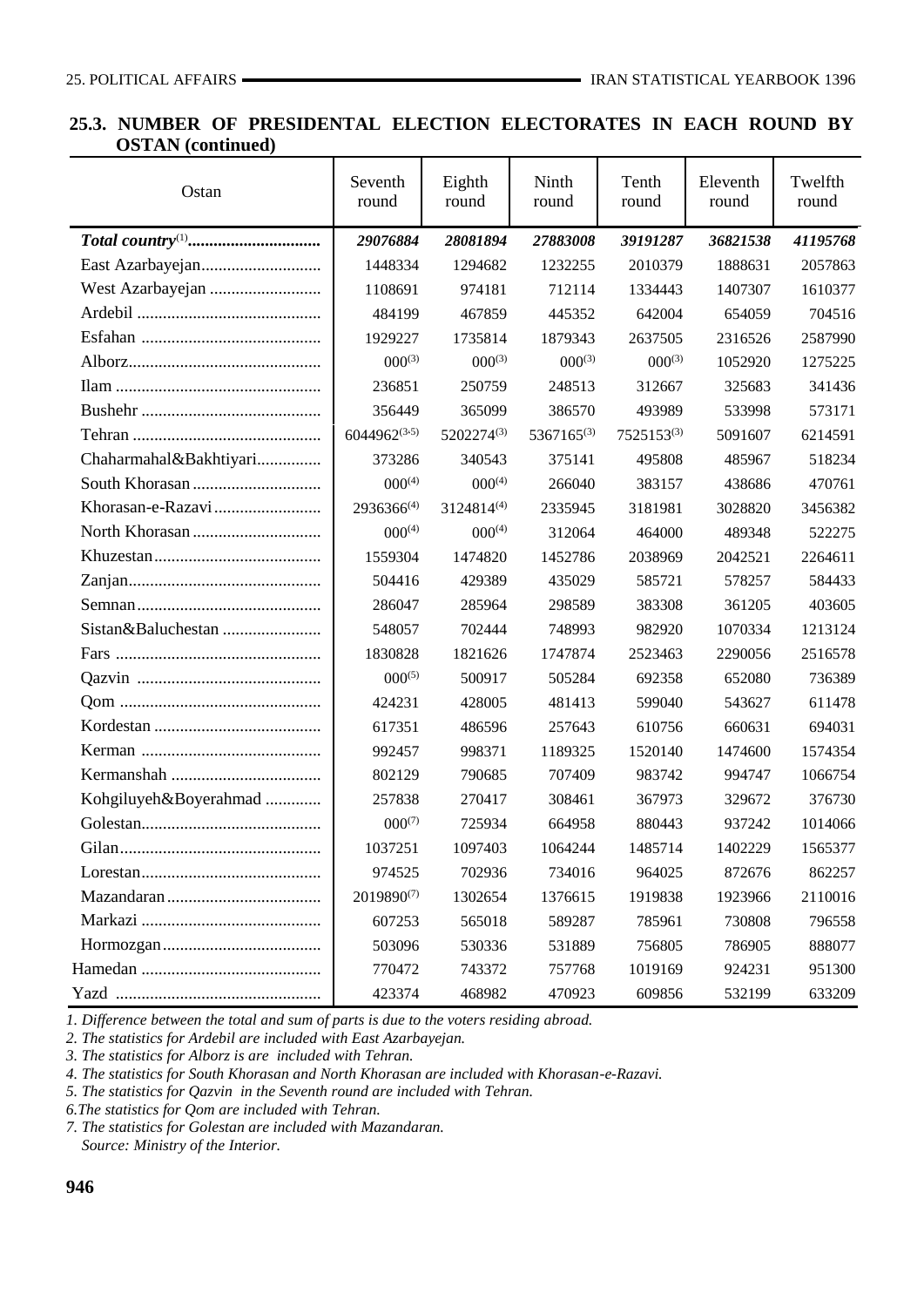## **25.4. NUMBER OF ELECTORATES OF THE ISLAMIC CONSULTATIVE ASSEMBLY IN EACH ROUND BY OSTAN**

| Ostan | First<br>round  | Second<br>round | Third<br>round         | Fourth<br>round   | Fifth<br>round  |
|-------|-----------------|-----------------|------------------------|-------------------|-----------------|
|       | 20857391        | 24143498        | 27986736               | 32465558          | 34716000        |
|       | 1840674(2)      | 2040698(2)      | $2262459^{(2)}$        | 1904342           | 1999000         |
|       | 836643          | 961212          | 1104330                | 1268756           | 1438000         |
|       | $000^{(2)}$     | $000^{(2)}$     | $000^{(2)}$            | 603949            | 660000          |
|       | 1366798         | 1621306         | 1923206                | 2281321           | 2348000         |
|       | $000^{(3)}$     | $000^{(3)}$     | $000^{(3)}$            | $000^{(3)}$       | (3)000          |
|       | 141047          | 165654          | 194553                 | 228494            | 249000          |
|       | 224584          | 272166          | 329829                 | 399708            | 403000          |
|       | 3924451(3,5)    | 4625423(3,5)    | 5451600 $(3,5)$        | $6425346^{(3,5)}$ | 7325000(3,5)    |
|       | 229763          | 275732          | 330899                 | 397103            | 449000          |
|       | $000^{(4)}$     | $000^{(4)}$     | $000^{(4)}$            | $000^{(4)}$       | $000^{(4)}$     |
|       | $2061004^{(4)}$ | $2454450^{(4)}$ | 2923005(4)             | 3481008(4)        | $3623000^{(4)}$ |
|       | $000^{(4)}$     | $000^{(4)}$     | $000^{(4)}$            | $000^{(4)}$       | $000^{(4)}$     |
|       | 1243703         | 1316743         | 1394073                | 1475944           | 1912000         |
|       | 662298          | 751413          | 852519                 | 967230            | 598000          |
|       | 188738          | 219229          | 254645                 | 295783            | 296000          |
|       | 416500          | 502052          | 605176                 | 729483            | 828000          |
|       | 1266816         | 1501693         | 1780119                | 2110167           | 2100000         |
|       | $000^{(5)}$     | $000^{(5)}$     | $000^{(5)}$            | $000^{(5)}$       | $000^{(5)}$     |
|       | $000^{(5)}$     | $000^{(5)}$     | $000^{(5)}$            | $000^{(5)}$       | $000^{(5)}$     |
|       | 460775          | 514571          | 574646                 | 641736            | 733000          |
|       | 659337          | 759804          | 875581                 | 1009000           | 1117000         |
|       | 620903          | 711935          | 816313                 | 935995            | 982000          |
|       | 141572          | 171385          | 207475                 | 251166            | 283000          |
|       | $000^{(6)}$     | $000^{(6)}$     | $000^{(6)}$            | $000^{(6)}$       | $000^{(6)}$     |
|       | 957343          | 1100774         | 1265693                | 1455320           | 1424000         |
|       | 536077          | 616671          | 709382                 | 816031            | 842000          |
|       | 1434502(6)      | 1676349(6)      | 1958970 <sup>(6)</sup> | 2289240(6)        | 2380000(6)      |
|       | 472055          | 533780          | 615194                 | 702298            | 733000          |
|       | 297659          | 346891          | 404265                 | 471129            | 559000          |
|       | 641891          | 726320          | 821854                 | 929954            | 978000          |
|       | 232258          | 277247          | 330950                 | 395055            | 457000          |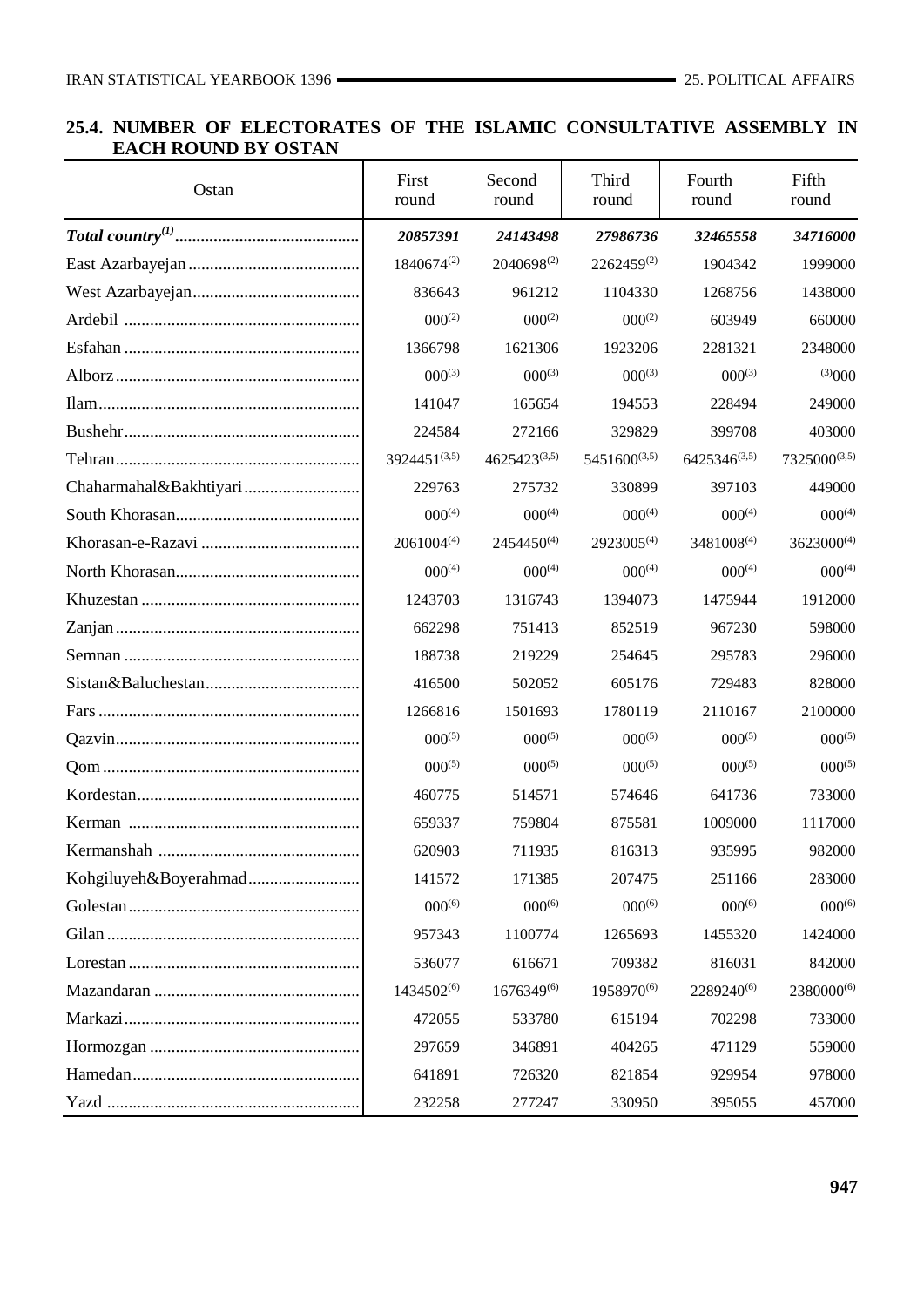### **25.4. NUMBER OF ELECTORATES OF THE ISLAMIC CONSULTATIVE ASSEMBLY IN EACH ROUND BY OSTAN (continued)**

| Ostan                  | Sixth<br>round | Seventh<br>round | Eighth<br>round | Ninth<br>round | Tenth<br>round |
|------------------------|----------------|------------------|-----------------|----------------|----------------|
|                        | 38726431       | 46351032         | 43824254        | 48288799       | 54915024       |
|                        | 2249841        | 2670062          | 2353925         | 2589208        | 299208         |
|                        | 1587634        | 1910198          | 1821154         | 2003082        | 2296591        |
|                        | 737291         | 897677           | 778548          | 852997         | 998499         |
|                        | 2627959        | 3116665          | 2784132         | 3094473        | 3445298        |
|                        | $000^{(3)}$    | $000^{(3)}$      | $000^{(3)}$     | 1353024        | 1480131        |
|                        | 295543         | 361880           | 342950          | 374910         | 434636         |
|                        | 468241         | 558254           | 553066          | 605419         | 691406         |
|                        | 7074191(3)     | $8261061^{(3)}$  | 8246675(3)      | 7681606        | 8475077        |
| Chaharmahal&Bakhtiyari | 471709         | 581246           | 544119          | 595330         | 702623         |
|                        | $000^{(4)}$    | $000^{(4)}$      | 445480          | 474073         | 598205         |
|                        | 3779247(4)     | 4589546(4)       | 3425882         | 3856705        | 4420718        |
|                        | $000^{(4)}$    | $000^{(4)}$      | 484326          | 559570         | 624300         |
|                        | 2268091        | 2765118          | 2712083         | 3004912        | 3447959        |
|                        | 571848         | 694525           | 609403          | 665139         | 775820         |
|                        | 338698         | 398494           | 417345          | 431830         | 494712         |
|                        | 916752         | 1139235          | 1198966         | 1400560        | 1685760        |
|                        | 2447693        | 2933764          | 2688555         | 2989734        | 3374243        |
|                        | 622839         | 753091           | 715251          | 767845         | 887164         |
|                        | 510578         | 615660           | 604072          | 668938         | 768730         |
|                        | 832236         | 1018787          | 909350          | 1002147        | 1161537        |
|                        | 1246117        | 1350817          | 1647195         | 1822583        | 2083878        |
|                        | 1138079        | 1368738          | 1187250         | 1301463        | 1507595        |
| Kohgiluyeh&Boyerahmad  | 319748         | 398067           | 403111          | 432691         | 518811         |
|                        | 888666         | 1067739          | 1030602         | 1108670        | 1288536        |
|                        | 1561159        | 1823302          | 1505725         | 1647951        | 1861370        |
|                        | 985995         | 1196939          | 1087010         | 1209549        | 1409036        |
|                        | 1782675        | 2108653          | 1833101         | 2002302        | 2235636        |
|                        | 806164         | 1106937          | 831489          | 907987         | 1077670        |
|                        | 634026         | 777035           | 878805          | 951181         | 1119093        |
|                        | 1078510        | 1308810          | 1219383         | 1316041        | 1505279        |
|                        | 484901         | 578732           | 565301          | 616879         | 665504         |

*1. Difference between the total and sum of parts is due to the voters of religious minorities.*

*2. The statistics for Ardebil are included with East Azarbayejan.*

*3. The statistics for Alborz are included with Tehran.*

*4. The statistics for South Khorasan and North Khorasan are included with Khorasan-e-Razavi.*

*5. The statistics for Qazvin and Qom are included with Tehran.*

*6. The statistics for Golestan are included with Mazandaran.*

 *Source: Ministry of the Interior.*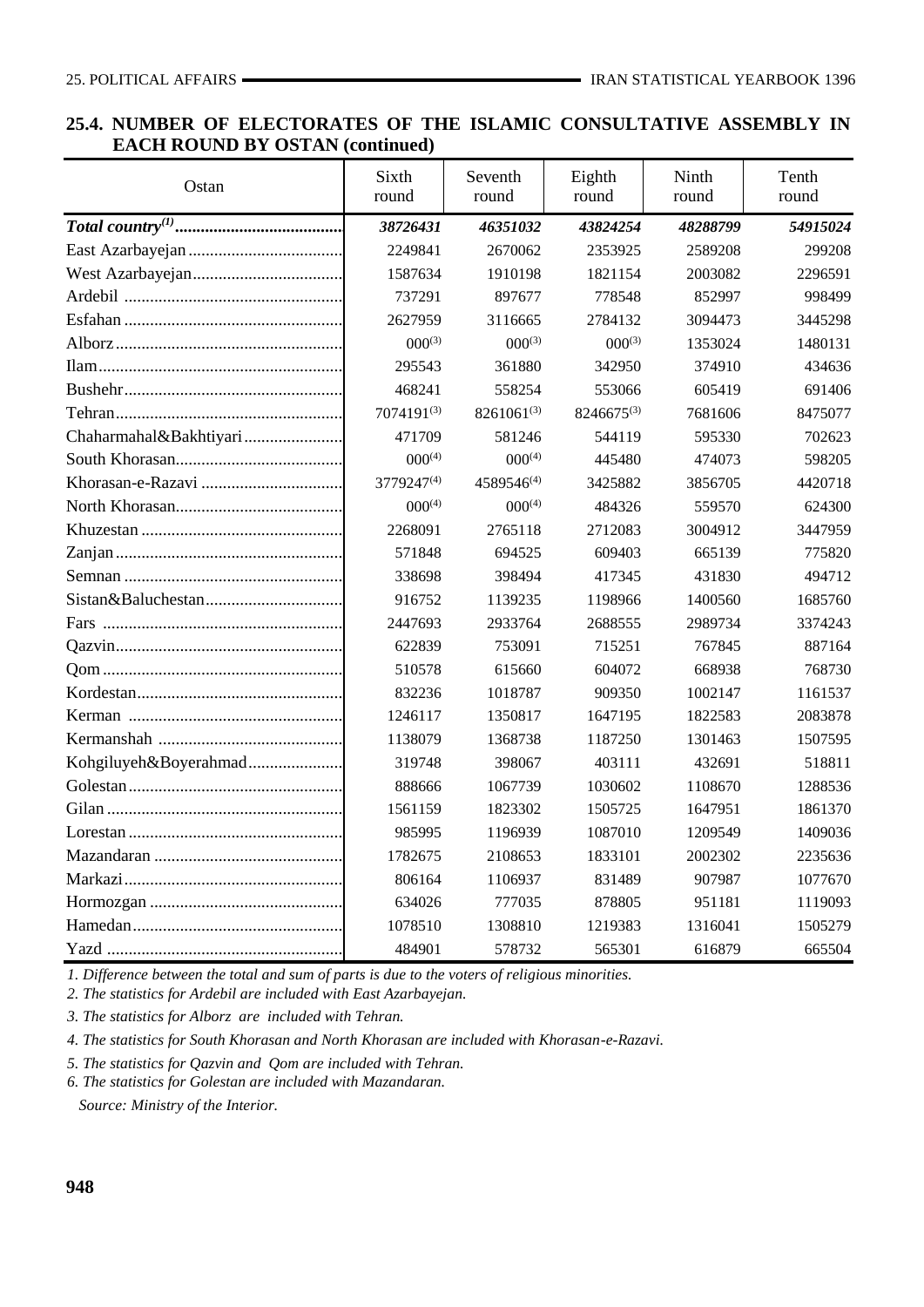#### **25.5. NUMBER OF ELECTORATES OF THE ISLAMIC CONSULTATIVE ASSEMBLY IN EACH ROUND BY OSTAN**

| Ostan                  | First<br>round  | Second<br>round | Third<br>round   | Fourth<br>round  | Fifth<br>round   |
|------------------------|-----------------|-----------------|------------------|------------------|------------------|
|                        | 10875969(1)     | 15607306(1)     | $16714281^{(1)}$ | $18767042^{(1)}$ | $24682386^{(1)}$ |
|                        | 785738(2)       | $1167626^{(2)}$ | 1310952(2)       | 1091937          | 1398235          |
|                        | 378718          | 623279          | 672969           | 739963           | 1085139          |
|                        | $000^{(2)}$     | $000^{(2)}$     | $000^{(2)}$      | 412280           | 464402           |
|                        | 834584          | 1119635         | 1150554          | 1127014          | 1585074          |
|                        | $000^{(3)}$     | $000^{(3)}$     | $000^{(3)}$      | $000^{(3)}$      | $000^{(3)}$      |
|                        | 76381           | 120014          | 163139           | 178592           | 225689           |
|                        | 117944          | 179315          | 205221           | 226075           | 336311           |
|                        | 2398868(3,5)    | 2791176(3,5)    | 2356837(3,5)     | 2528455(3,5)     | 4083083(3,5)     |
| Chaharmahal&Bakhtiyari | 126405          | 204175          | 247679           | 326871           | 345980           |
|                        | $000^{(4)}$     | $000^{(4)}$     | $000^{(4)}$      | $000^{(4)}$      | $000^{(4)}$      |
|                        | $1133882^{(4)}$ | 1639924(4)      | 1626974(4)       | 1991328(4)       | 2597377(4)       |
|                        | $000^{(4)}$     | $000^{(4)}$     | $000^{(4)}$      | $000^{(4)}$      | $000^{(4)}$      |
|                        | 645229          | 894925          | 978766           | 1054472          | 1395747          |
|                        | 371361          | 567606          | 618877           | 649963           | 474858           |
|                        | 117737          | 177843          | 197482           | 212933           | 262177           |
|                        | 124065          | 193764          | 302068           | 388140           | 519884           |
|                        | 643421          | 996863          | 1090354          | 1259768          | 1589095          |
|                        | $000^{(5)}$     | $000^{(5)}$     | $000^{(5)}$      | $000^{(5)}$      | $000^{(5)}$      |
|                        | $000^{(5)}$     | $000^{(5)}$     | $000^{(5)}$      | $000^{(5)}$      | $000^{(5)}$      |
|                        | 103641          | 246512          | 353346           | 457855           | 564877           |
|                        | 243574          | 513083          | 614383           | 642761           | 899107           |
|                        | 234675          | 372743          | 425662           | 591649           | 745578           |
| Kohgiluyeh&Boyerahmad  | 62193           | 135178          | 176214           | 217559           | 272127           |
|                        | $000^{(6)}$     | $000^{(6)}$     | $000^{(6)}$      | $000^{(6)}$      | $000^{(6)}$      |
|                        | 380101          | 671040          | 826646           | 914111           | 1169487          |
|                        | 303289          | 414520          | 450309           | 559953           | 678851           |
|                        | 767226(6)       | 1206983(6)      | 1409626(6)       | 1591370(6)       | 1991883(6)       |
|                        | 425347          | 385288          | 472011           | 456166           | 532879           |
|                        | 125696          | 209121          | 251834           | 284264           | 372345           |
|                        | 284516          | 504462          | 522636           | 564548           | 716087           |
|                        | 150751          | 208573          | 244985           | 251099           | 321741           |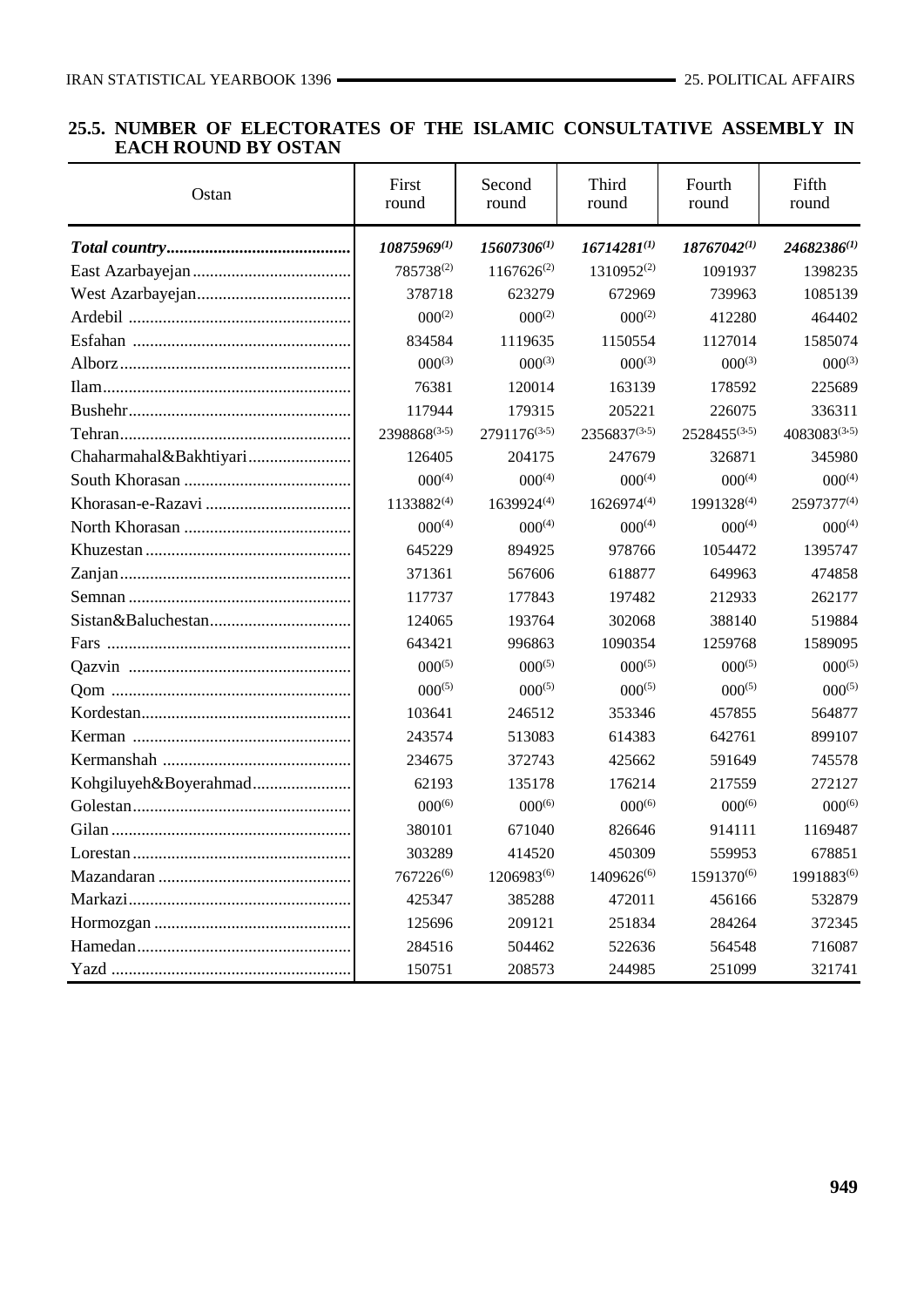#### **25.5. NUMBER OF ELECTORATES OF THE ISLAMIC CONSULTATIVE ASSEMBLY IN EACH ROUND BY OSTAN (continued)**

| Ostan | Sixth<br>round   | Seventh<br>round | Eighth<br>round | Ninth<br>round | Tenth<br>Round |
|-------|------------------|------------------|-----------------|----------------|----------------|
|       | $26082157^{(1)}$ | 23734677(1)      | 24279717(1)     | 30845687       | 33847117(1)    |
|       | 1511816          | 1208730          | 1298388         | 1598717        | 1792367        |
|       | 1142351          | 808891           | 990637          | 1394474        | 1514406        |
|       | 518051           | 497601           | 465061          | 576304         | 611472         |
|       | 1577876          | 1297367          | 1295166         | 1885168        | 1980202        |
|       | $000^{(3)}$      | $000^{(3)}$      | $000^{(3)}$     | 691083         | 800519         |
|       | 257165           | 264337           | 268853          | 324653         | 327074         |
|       | 356953           | 340534           | 367403          | 440053         | 470134         |
|       | 3316582(3)       | 3038729(3)       | 2943947(3)      | 3310463        | 4485665        |
|       | 405866           | 437978           | 405254          | 490582         | 506459         |
|       | $000^{(4)}$      | $000^{(4)}$      | 343328          | 397297         | 431255         |
|       | 2765984(4)       | 2643100(4)       | 2067694         | 2545471        | 2703954        |
|       | $000^{(4)}$      | $000^{(4)}$      | 319920          | 383515         | 423627         |
|       | 1531023          | 1537936          | 1476648         | 1893610        | 1998561        |
|       | 420560           | 415776           | 408574          | 482121         | 525557         |
|       | 257829           | 224752           | 242530          | 308023         | 327688         |
|       | 630638           | 858811           | 804384          | 1014998        | 1114983        |
|       | 1790021          | 1691863          | 1720258         | 2099375        | 2187619        |
|       | 438407           | 413347           | 389358          | 524100         | 541046         |
|       | 337078           | 321622           | 327818          | 444414         | 474583         |
|       | 584075           | 328711           | 422916          | 579732         | 621472         |
|       | 952380           | 867222           | 1076810         | 1269131        | 1306212        |
|       | 817344           | 687981           | 664286          | 859460         | 902612         |
|       | 308577           | 357504           | 353090          | 389267         | 414541         |
|       | 698899           | 704479           | 739265          | 889203         | 916268         |
|       | 1214971          | 921531           | 987588          | 1176360        | 1173263        |
|       | 769626           | 746461           | 712311          | 854432         | 901027         |
|       | 1341769          | 1180452          | 1186716         | 1528321        | 1623752        |
|       | 551095           | 473618           | 456947          | 589313         | 636031         |
|       | 452030           | 479862           | 531181          | 676514         | 764746         |
|       | 741309           | 668516           | 665918          | 810949         | 847821         |
|       | 343645           | 284535           | 316800          | 418584         | 493954         |

*1. The difference between the total and sum of parts is due to the religious minorities.*

*2. The statistics for Ardebil are included with East Azarbayejan.*

*3. The statistics for Alborz are included with Tehran.*

*4. The statistics for South Khorasan and North Khorasan are included with Khorasan-e-Razavi.*

*5.The statistics for Qazvin, and Qom are included with Tehran.*

*6. The statistics for Golestan are included with Mazandaran.*

*Source: Ministry of the Interior*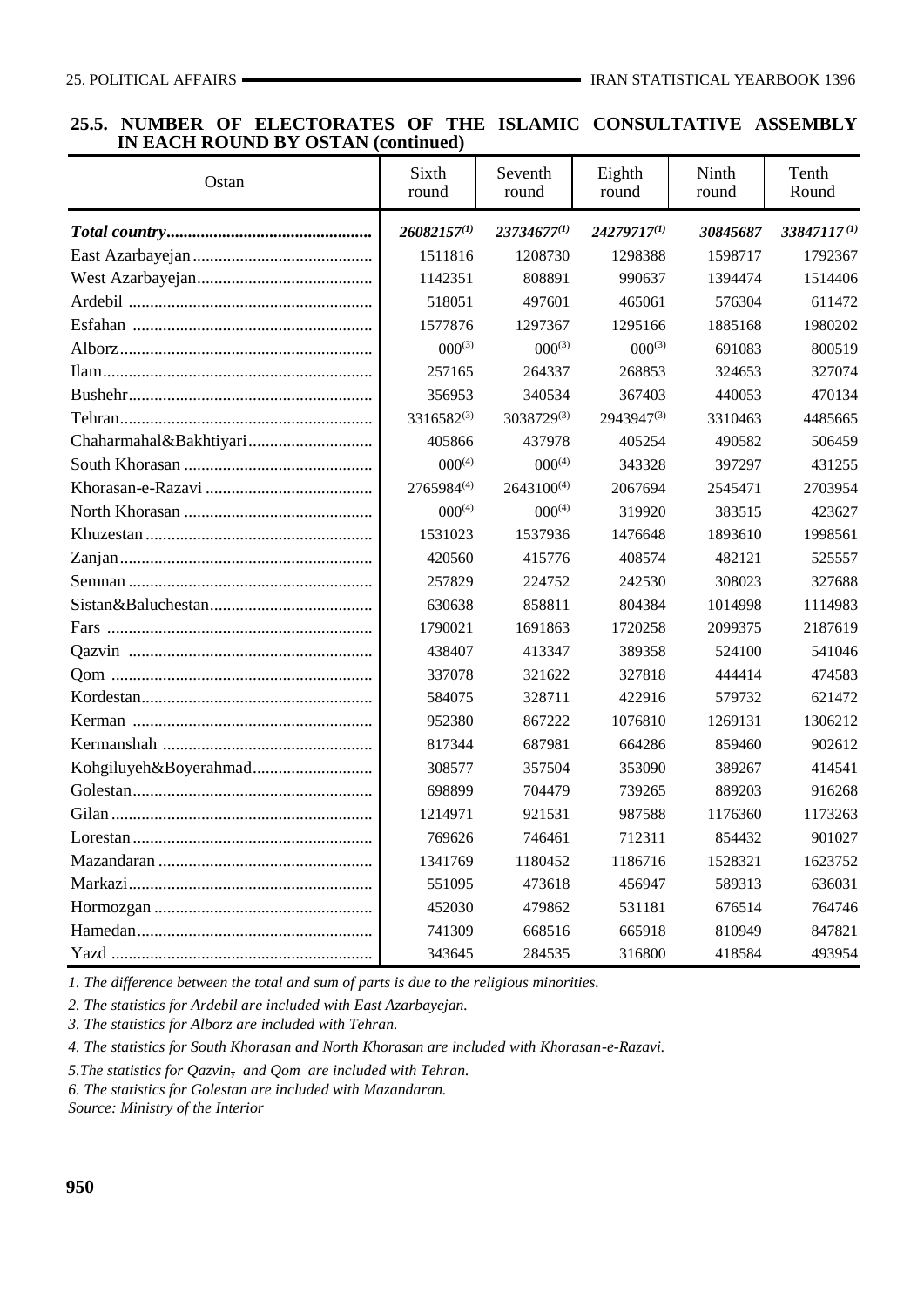## **25.6. NUMBER OF THE ISLAMIC CONSULTATIVE ASSEMBLY MEMBERS IN EACH ROUND BY OSTAN**

| Ostan                  | First<br>round | Second<br>round | Third<br>round | Fourth<br>round | Fifth<br>round |
|------------------------|----------------|-----------------|----------------|-----------------|----------------|
|                        | 231            | 246             | 255            | 261             | 249            |
|                        | $19^{(2)}$     | $22^{(2)}$      | $24^{(2)}$     | 18              | 17             |
|                        | 7              | 12              | 12             | 11              | 9              |
|                        | $000^{(2)}$    | $000^{(2)}$     | $000^{(2)}$    | 6               | 6              |
|                        | 15             | 11              | 14             | 17              | 19             |
|                        | $000^{(3)}$    | $000^{(3)}$     | $000^{(3)}$    | $000^{(3)}$     | $000^{(3)}$    |
|                        | 2              | 2               | 2              | 2               | 2              |
|                        | 3              | 3               | 3              | 3               | 3              |
|                        | $35^{(3.5)}$   | $34^{(3.5)}$    | $37^{(3.5)}$   | $37^{(3.5)}$    | $40^{(3.5)}$   |
| Chaharmahal&Bakhtiyari | 3              | 3               | 3              | 3               | 3              |
|                        | $000^{(4)}$    | $000^{(4)}$     | $000^{(4)}$    | $000^{(4)}$     | $000^{(4)}$    |
|                        | $23^{(4)}$     | $25^{(4)}$      | $24^{(4)}$     | $25^{(4)}$      | $25^{(4)}$     |
|                        | $000^{(4)}$    | $000^{(4)}$     | $000^{(4)}$    | $000^{(4)}$     | $000^{(4)}$    |
|                        | 15             | 17              | 16             | 16              | 16             |
|                        | 8              | 9               | 8              | 9               | 4              |
|                        | 4              | 4               | 4              | 4               | 4              |
|                        | 5              | 6               | 7              | 7               | 7              |
|                        | 16             | 12              | 17             | 17              | 17             |
|                        | $000^{(5)}$    | $000^{(5)}$     | $000^{(5)}$    | $000^{(5)}$     | $000^{(5)}$    |
|                        | $000^{(5)}$    | $000^{(5)}$     | $000^{(5)}$    | $000^{(5)}$     | $000^{(5)}$    |
|                        | 1              | 6               | 5              | 6               | 6              |
|                        | 9              | 9               | 9              | 10              | 10             |
| Kermanshah             | 4              | 8               | 8              | 8               | 8              |
| Kohgiluyeh&Boyerahmad  | 1              | 2               | 2              | 2               | 2              |
|                        | $000^{(6)}$    | $000^{(6)}$     | $000^{(6)}$    | $000^{(6)}$     | $000^{(6)}$    |
|                        | 12             | 13              | 12             | 13              | 11             |
|                        | 6              | 7               | 6              | 7               | 8              |
|                        | $17^{(6)}$     | $12^{(6)}$      | $15^{(6)}$     | $14^{(6)}$      | $17^{(6)}$     |
|                        | 8              | 9               | 7              | 7               | 6              |
|                        | 3              | 4               | 3              | 4               | 4              |
|                        | 7              | 9               | 9              | 8               | 7              |
|                        | 3              | 3               | 3              | 3               | 3              |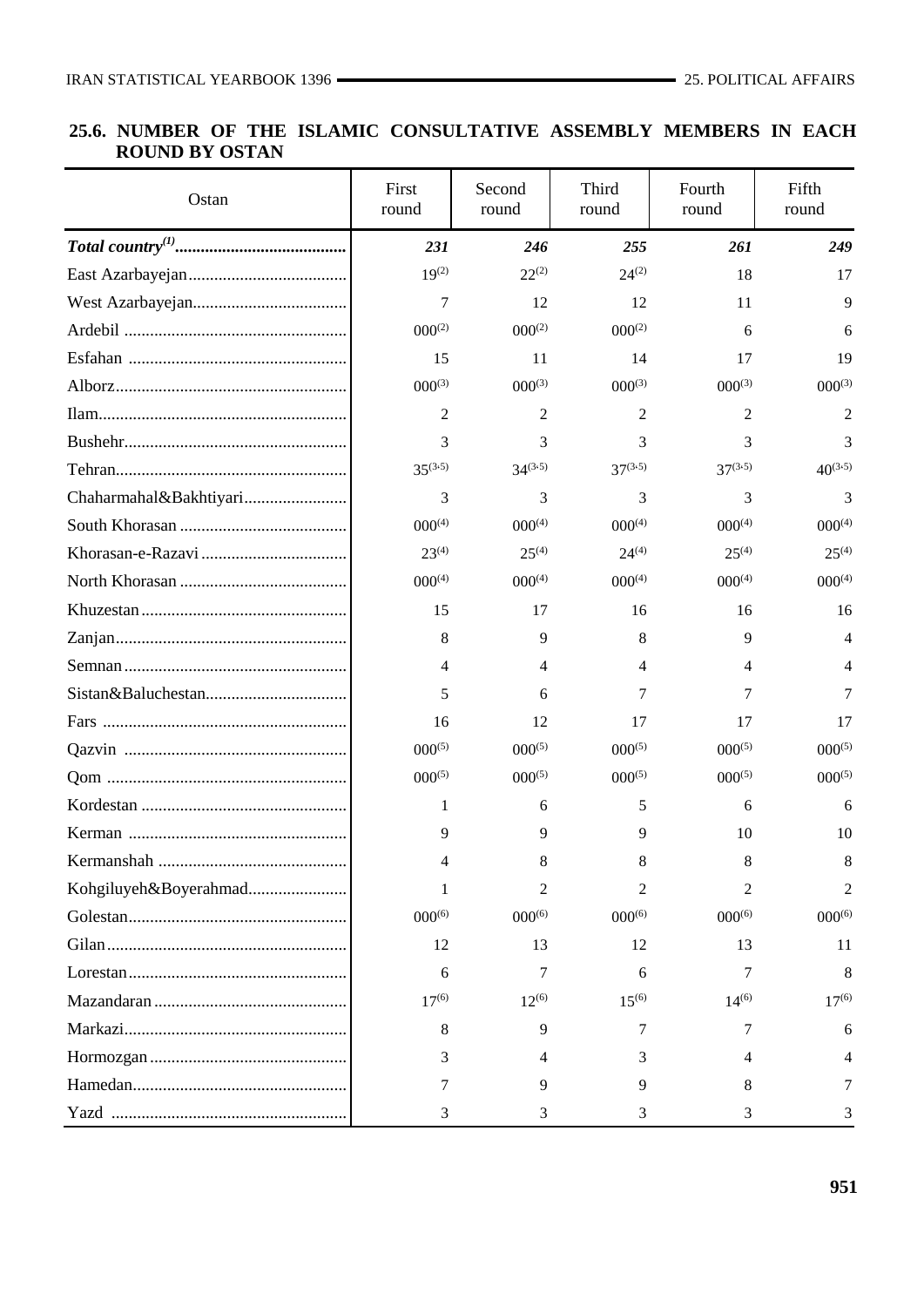#### **25.6. NUMBER OF THE ISLAMIC CONSULTATIVE ASSEMBLY MEMBERS IN EACH ROUND BY OSTAN (continued)**

| Ostan | Sixth<br>round | Seventh<br>round | Eighth<br>round | Ninth<br>round | Tenth<br>round |
|-------|----------------|------------------|-----------------|----------------|----------------|
|       | 278            | 282              | 284             | 286            | 286            |
|       | 19             | 18               | 18              | 19             | 17             |
|       | 10             | 12               | 11              | 12             | 12             |
|       | 7              | 7                | 7               | 7              | 7              |
|       | 19             | 19               | 19              | 19             | 19             |
|       | $000^{(3)}$    | $000^{(3)}$      | $000^{(3)}$     | $000^{(3)}$    | 3              |
|       | 3              | 3                | 3               | 2              | 3              |
|       | 4              | 4                | 4               | 4              |                |
|       | $37^{(3)}$     | $37^{(3)}$       | $38^{(3)}$      | $34^{(3)}$     | 39             |
|       | 4              | 4                | 4               | 4              | 4              |
|       | $000^{(4)}$    | 4                | 4               | 4              | 4              |
|       | $26^{(4)}$     | 18               | 17              | 18             | 18             |
|       | $000^{(4)}$    | 4                | 4               | 4              | 4              |
|       | 18             | 18               | 18              | 18             | 18             |
|       | 5              | 5                | 5               | 5              | 5              |
|       | 4              | 3                | 4               | 4              |                |
|       | 8              | 7                | 7               | 8              | 8              |
|       | 17             | 18               | 18              | 18             | 18             |
|       | 4              | 3                | 4               | 4              | 4              |
|       | 3              | 3                | 3               | 3              | 3              |
|       | 5              | 5                | 6               | 6              | 6              |
|       | 9              | 9                | 10              | 10             | 10             |
|       | 7              | 8                | 8               | 8              | 8              |
|       | 2              | 3                | 3               | 3              | 3              |
|       |                | 7                |                 |                |                |
|       | 13             | 13               | 13              | 13             | 13             |
|       | 9              | 9                | 9               | 9              | 9              |
|       | 12             | 11               | 12              | 11             | 12             |
|       | 7              | 7                | 7               | 7              | 7              |
|       |                | 5                | 5               | 5              |                |
|       | 9              | 9                | Q               | 8              |                |
|       | 4              |                  |                 | 4              |                |

*1. The difference between the total and sums of parts is due to the religious minorities.*

*2. The statistics for Ardebil are included with East Azarbayejan.*

*3. The Statistics for Alborz are included with Tehran.*

*4. The statistics for South Khorasan and North Khorasan are included with Khorasan-e-Razavi.*

*5. The statistics for Qazvin, and Qom are included with Tehran.*

*6.The statistics for Golestan are included with Mazandaran.*

 *Source: Ministry of the Interior.*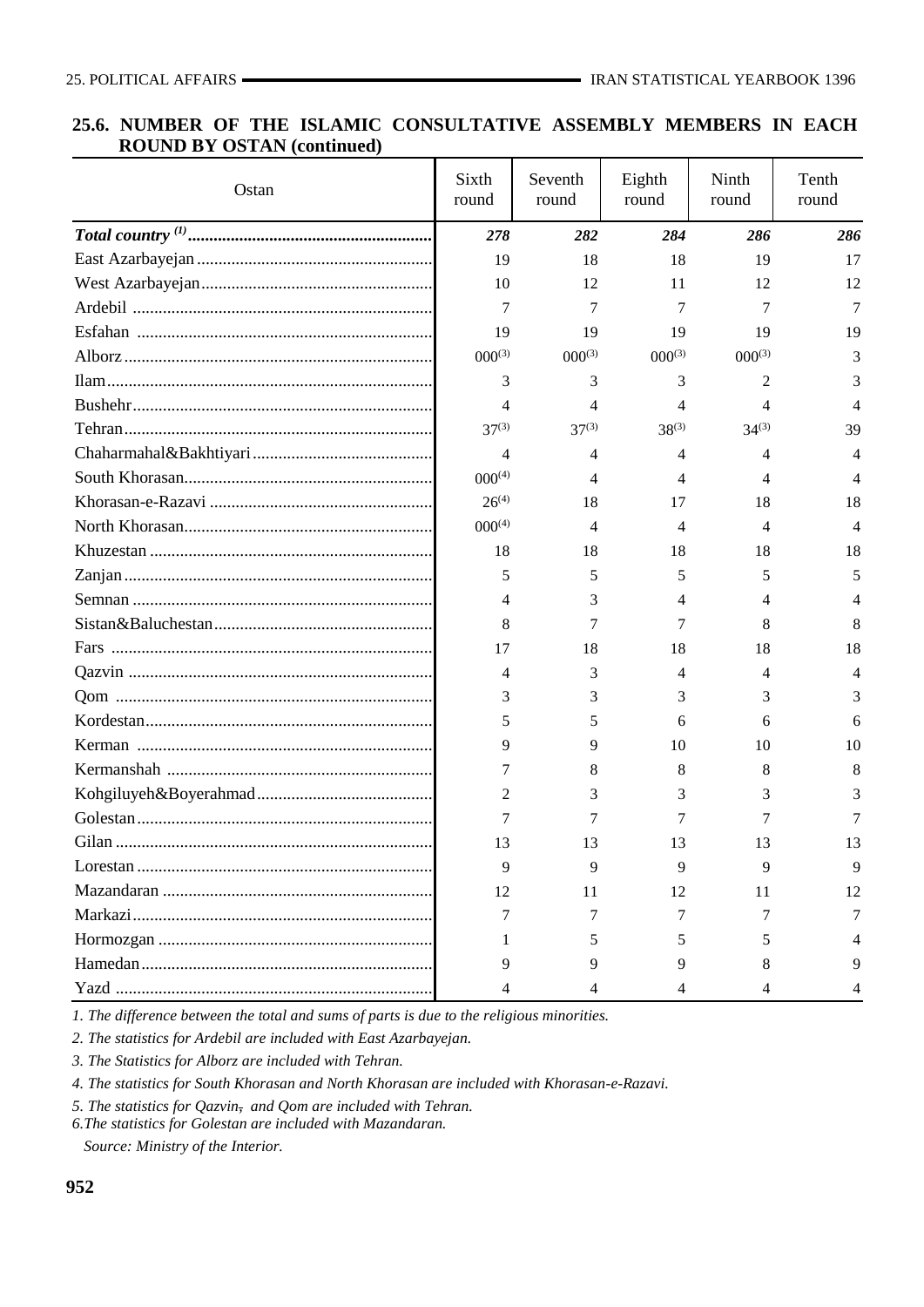## **25.7. NUMBER OF THE ISLAMIC CONSULTATIVE ASSEMBLY MEMBERS(1) IN EACH ROUND BY ACADEMIC DEGREE**

| Educational<br>attainment | First<br>round | Second<br>round | Third<br>round | Fourth<br>round | Fifth<br>round | Sixth<br>round | Seventh<br>round | Eighth<br>round | Ninth<br>round | Tenth<br>round |
|---------------------------|----------------|-----------------|----------------|-----------------|----------------|----------------|------------------|-----------------|----------------|----------------|
| Total                     | 231            | 246             | 255            | 261             | 249            | 278            | 282              | 284             | 286            | 286            |
| Below diploma             | 000            | 000             | 000            | 000             | 000            | 000            | $\mathbf{0}$     | $\theta$        | $\overline{0}$ | $\overline{0}$ |
| Diploma                   | 000            | 000             | 000            | 000             | 000            | 000            | $\overline{4}$   | 1               | 3              | 1              |
| Associate's               | 000            | 000             | 000            | 000             | 000            | 000            | 17               | 3               | 2              | 2              |
| Bachelor's                | 000            | 000             | 000            | 000             | 000            | 000            | 75               | 74              | 39             | 22             |
| Master's                  | 000            | 000             | 000            | 000             | 000            | 000            | 75               | 91              | 130            | 144            |
| Doctorate's               | 000            | 000             | 000            | 000             | 000            | 000            | 71               | 77              | 103            | 110            |
| Professional and          |                |                 |                |                 |                |                |                  |                 |                |                |
| specialty doctorate       | 000            | 000             | 000            | 000             | 000            | 000            | $\Omega$         | 8               | $\overline{0}$ | $\theta$       |
| Theology's                | 000            | 000             | 000            | 000             | 000            | 000            | 40               | 30              | 9              | $\tau$         |

*1. Number of the members of parliament was calculated at the end of the representative service term. Source: Ministry of the Interior.*

## **25.8. NUMBER OF THE ISLAMIC CONSULTATIVE ASSEMBLY MEMBERS(1) IN EACH ROUND BY SEX**

| Sex               | First<br>round | Second<br>round | Third<br>round | Fourth<br>round | Fifth<br>round | Sixth<br>round | Seventh Eighth<br>round | round | Ninth<br>round | Tenth<br>round |
|-------------------|----------------|-----------------|----------------|-----------------|----------------|----------------|-------------------------|-------|----------------|----------------|
| <b>Both sexes</b> |                |                 |                |                 |                |                |                         |       |                |                |
|                   | 231            | 246             | 255            | 261             | 249            | 278            | 282                     | 284   | 286            | 286            |
| Male              | 229            | 242             | 252            | 252             | 239            | 267            | 270                     | 276   | 277            | 269            |

*1.Number of the members of parliament was calculated at the end of the representative service term. Source: Ministry of the Interior.* 

## 25.9. NUMBER OF THE ISLAMIC CONSULTATIVE ASSEMBLY MEMBERS<sup>(1)</sup> IN EACH  **ROUND BY AGE**

| Age               | First<br>round | Second<br>round | Third<br>round | Fourth<br>round | Fifth<br>round | Sixth<br>round | Seventh  <br>round | Eighth<br>round | Ninth<br>round | Tenth<br>round |
|-------------------|----------------|-----------------|----------------|-----------------|----------------|----------------|--------------------|-----------------|----------------|----------------|
|                   | 231            | 246             | 255            | 261             | 249            | 278            | 282                | 284             | 286            | 286            |
| Under 30 years    | 000            | 000             | 000            | 000             | 000            | 000            | 0                  | $\Omega$        | $\theta$       | $\mathbf{0}$   |
| 30-39 years       | $000 \,$       | 000             | 000            | 000             | 000            | 000            | 47                 | 59              | 24             | 34             |
| 40-49 years       | 000            | 000             | 000            | 000             | 000            | 000            | 156                | 133             | 120            | 99             |
| 50-59 years       | 000            | 000             | 000            | 000             | 000            | 000            | 61                 | 76              | 118            | 124            |
| 60 years and over | $000 \,$       | 000             | 000            | 000             | 000            | 000            | 18                 | 16              | 24             | 29             |

*1.Number of the members of parliament was calculated at the end of the representative service term. Source: Ministry of the Interior.*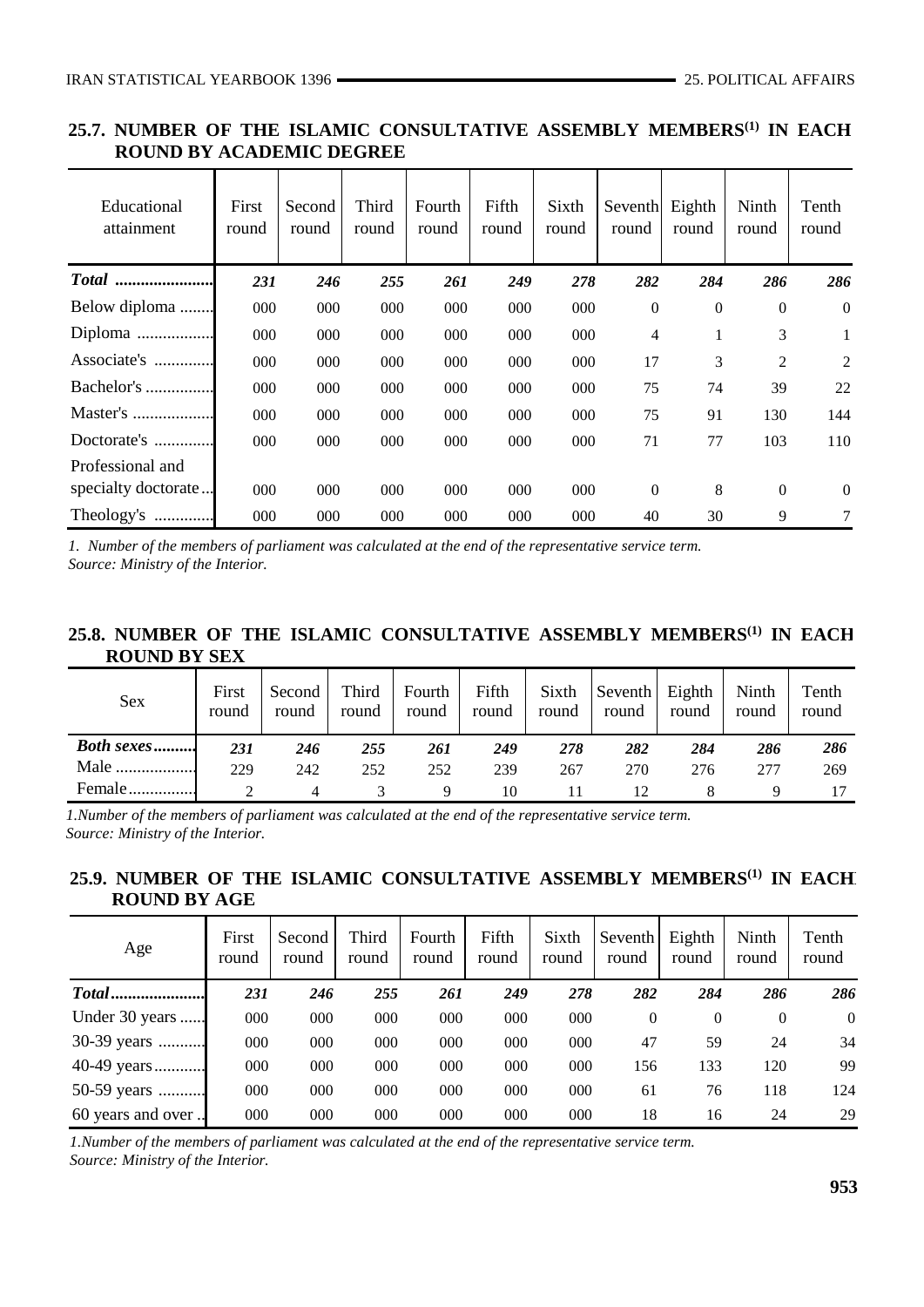# 25.10. NUMBER OF ISLAMIC COUNCILS FORMED<sup>(1)</sup> IN EACH ROUND IN URBAN AND **RURAL AREAS BY OSTAN**

|       | Second round |                            |              |  |  |  |  |
|-------|--------------|----------------------------|--------------|--|--|--|--|
| Ostan | Total        | Urban areas <sup>(2)</sup> | Rural areas  |  |  |  |  |
|       | 34776        | 919                        | 33857        |  |  |  |  |
|       | 1871         | 53                         | 1818         |  |  |  |  |
|       | 2085         | 33                         | 2052         |  |  |  |  |
|       | 1092         | 20                         | 1072         |  |  |  |  |
|       | 991          | 87                         | 904          |  |  |  |  |
|       | $000^{(3)}$  | $000^{(3)}$                | $000^{(3)}$  |  |  |  |  |
|       | 392          | 16                         | 376          |  |  |  |  |
|       | 410          | 23                         | 387          |  |  |  |  |
|       | $710^{(3)}$  | $44^{(3)}$                 | $666^{(3)}$  |  |  |  |  |
|       | 536          | 24                         | 512          |  |  |  |  |
|       | $000^{(4)}$  | $000^{(4)}$                | $000^{(4)}$  |  |  |  |  |
|       | $3980^{(4)}$ | $81^{(4)}$                 | $3899^{(4)}$ |  |  |  |  |
|       | $000^{(4)}$  | $000^{(4)}$                | $000^{(4)}$  |  |  |  |  |
|       | 1682         | 42                         | 1640         |  |  |  |  |
|       | 772          | 16                         | 756          |  |  |  |  |
|       | 274          | 16                         | 258          |  |  |  |  |
|       | 1973         | 31                         | 1942         |  |  |  |  |
|       | 2166         | 69                         | 2097         |  |  |  |  |
|       | 607          | 20                         | 587          |  |  |  |  |
|       | 117          | 5                          | 112          |  |  |  |  |
|       | 1475         | 23                         | 1452         |  |  |  |  |
|       | 1513         | 49                         | 1464         |  |  |  |  |
|       | 1662         | 27                         | 1635         |  |  |  |  |
|       | 745          | 14                         | 731          |  |  |  |  |
|       | 915          | 22                         | 893          |  |  |  |  |
|       | 2158         | 45                         | 2113         |  |  |  |  |
|       | 1371         | 24                         | 1347         |  |  |  |  |
|       | 2148         | 47                         | 2101         |  |  |  |  |
|       | 842          | 24                         | 818          |  |  |  |  |
|       | 934          | 18                         | 916          |  |  |  |  |
|       | 942          | 25                         | 917          |  |  |  |  |
|       | 413          | 21                         | 392          |  |  |  |  |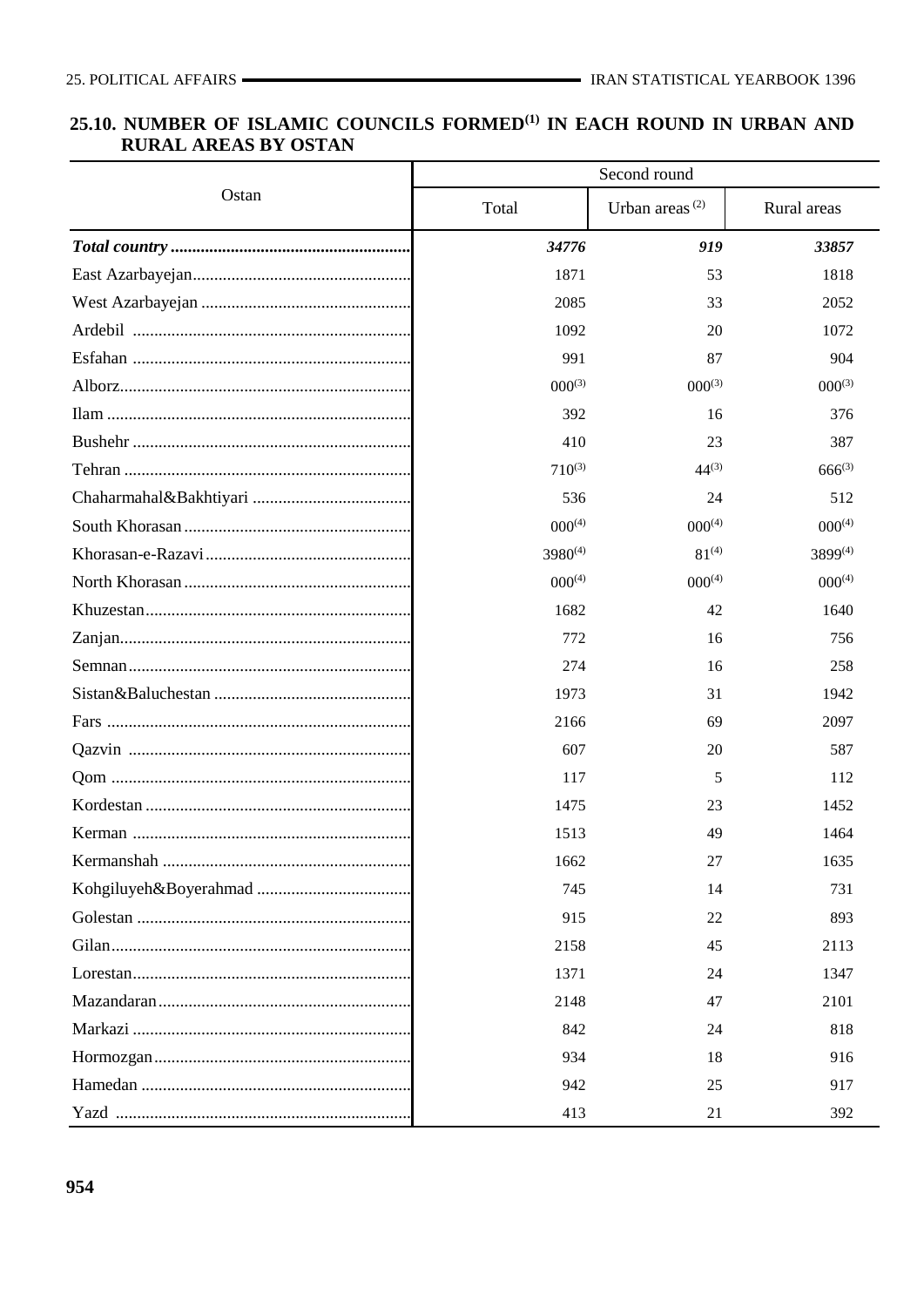# 25.10. NUMBER OF ISLAMIC COUNCILS FORMED<sup>(1)</sup> IN EACH ROUND IN URBAN AND **RURAL AREAS BY OSTAN (continued)**

| Ostan | Fourth round |                            |             |  |  |  |  |
|-------|--------------|----------------------------|-------------|--|--|--|--|
|       | Total        | Urban areas <sup>(2)</sup> | Rural areas |  |  |  |  |
|       | 36355        | 1213                       | 35142       |  |  |  |  |
|       | 1799         | 59                         | 1740        |  |  |  |  |
|       | 1884         | 42                         | 1842        |  |  |  |  |
|       | 995          | 26                         | 969         |  |  |  |  |
|       | 988          | 105                        | 883         |  |  |  |  |
|       | 255          | 16                         | 239         |  |  |  |  |
|       | 368          | 23                         | 345         |  |  |  |  |
|       | 415          | 37                         | 378         |  |  |  |  |
|       | 501          | 42                         | 459         |  |  |  |  |
|       | 530          | 36                         | 494         |  |  |  |  |
|       | 893          | 27                         | 866         |  |  |  |  |
|       | 2569         | 73                         | 2496        |  |  |  |  |
|       | 742          | 18                         | 724         |  |  |  |  |
|       | 1875         | 76                         | 1799        |  |  |  |  |
|       | 693          | 19                         | 674         |  |  |  |  |
|       | 300          | 19                         | 281         |  |  |  |  |
|       | 2821         | 37                         | 2784        |  |  |  |  |
|       | 2308         | 100                        | 2208        |  |  |  |  |
|       | 557          | 25                         | 532         |  |  |  |  |
|       | 136          | 6                          | 130         |  |  |  |  |
|       | 1352         | 29                         | 1323        |  |  |  |  |
|       | 2359         | 70                         | 2289        |  |  |  |  |
|       | 1392         | 30                         | 1362        |  |  |  |  |
|       | 688          | 17                         | 671         |  |  |  |  |
|       | 933          | 26                         | 907         |  |  |  |  |
|       | 2094         | 52                         | 2042        |  |  |  |  |
|       | 1160         | 25                         | 1135        |  |  |  |  |
|       | 2397         | 58                         | 2339        |  |  |  |  |
|       | 816          | 32                         | 784         |  |  |  |  |
|       | 1272         | 38                         | 1234        |  |  |  |  |
|       | 887          | 29                         | 858         |  |  |  |  |
|       | 376          | 21                         | 355         |  |  |  |  |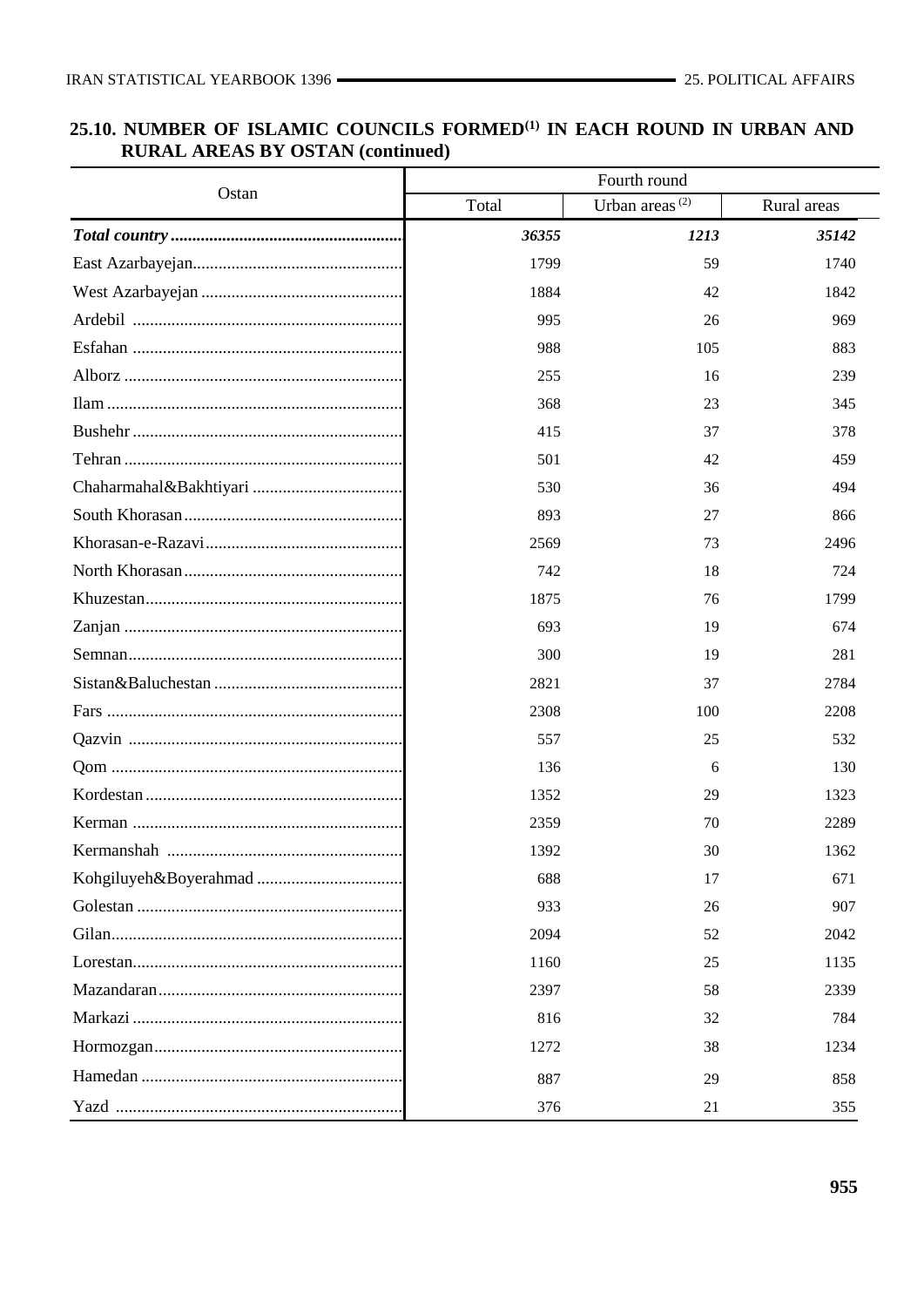#### **25.10. NUMBER OF ISLAMIC COUNCILS FORMED(1) IN EACH ROUND IN URBAN AND RURAL AREAS BY OSTAN (continued)**

| Ostan | Fifth round |                            |             |  |  |  |
|-------|-------------|----------------------------|-------------|--|--|--|
|       | Total       | Urban areas <sup>(2)</sup> | Rural areas |  |  |  |
|       | 39286       | 1239                       | 38047       |  |  |  |
|       | 1985        | 61                         | 1924        |  |  |  |
|       | 2042        | 42                         | 2000        |  |  |  |
|       | 1037        | 26                         | 1011        |  |  |  |
|       | 1017        | 107                        | 910         |  |  |  |
|       | 267         | 17                         | 250         |  |  |  |
|       | 389         | 25                         | 364         |  |  |  |
|       | 431         | 37                         | 394         |  |  |  |
|       | 529         | 42                         | 487         |  |  |  |
|       | 568         | 40                         | 528         |  |  |  |
|       | 923         | 27                         | 896         |  |  |  |
|       | 2613        | 73                         | 2540        |  |  |  |
|       | 766         | 22                         | 744         |  |  |  |
|       | 2125        | 76                         | 2049        |  |  |  |
|       | 752         | 21                         | 731         |  |  |  |
|       | 328         | 20                         | 308         |  |  |  |
|       | 3322        | 37                         | 3285        |  |  |  |
|       | 2507        | 102                        | 2405        |  |  |  |
|       | 679         | 25                         | 654         |  |  |  |
|       | 137         | 6                          | 131         |  |  |  |
|       | 1341        | 29                         | 1312        |  |  |  |
|       | 2635        | 71                         | 2564        |  |  |  |
|       | 1637        | 31                         | 1606        |  |  |  |
|       | 693         | 17                         | 676         |  |  |  |
|       | 972         | 30                         | 942         |  |  |  |
|       | 2218        | 52                         | 2166        |  |  |  |
|       | 1329        | 24                         | 1305        |  |  |  |
|       | 2511        | 58                         | 2453        |  |  |  |
|       | 853         | 33                         | 820         |  |  |  |
|       | 1356        | 38                         | 1318        |  |  |  |
|       | 911         | 29                         | 882         |  |  |  |
|       | 413         | 21                         | 392         |  |  |  |

*1. Islamic Councils were formed in five rounds of which the statistics for the first and third rounds are not available.*

*2. Including statistics for satellite towns.* 

*3. The statistics for Alborz are included with Tehran.*

*4. The statistics for South Khorasan and North Khorasan are included with Khorasan-e-Razavi.*

 *Source: Ministry of the Interior.*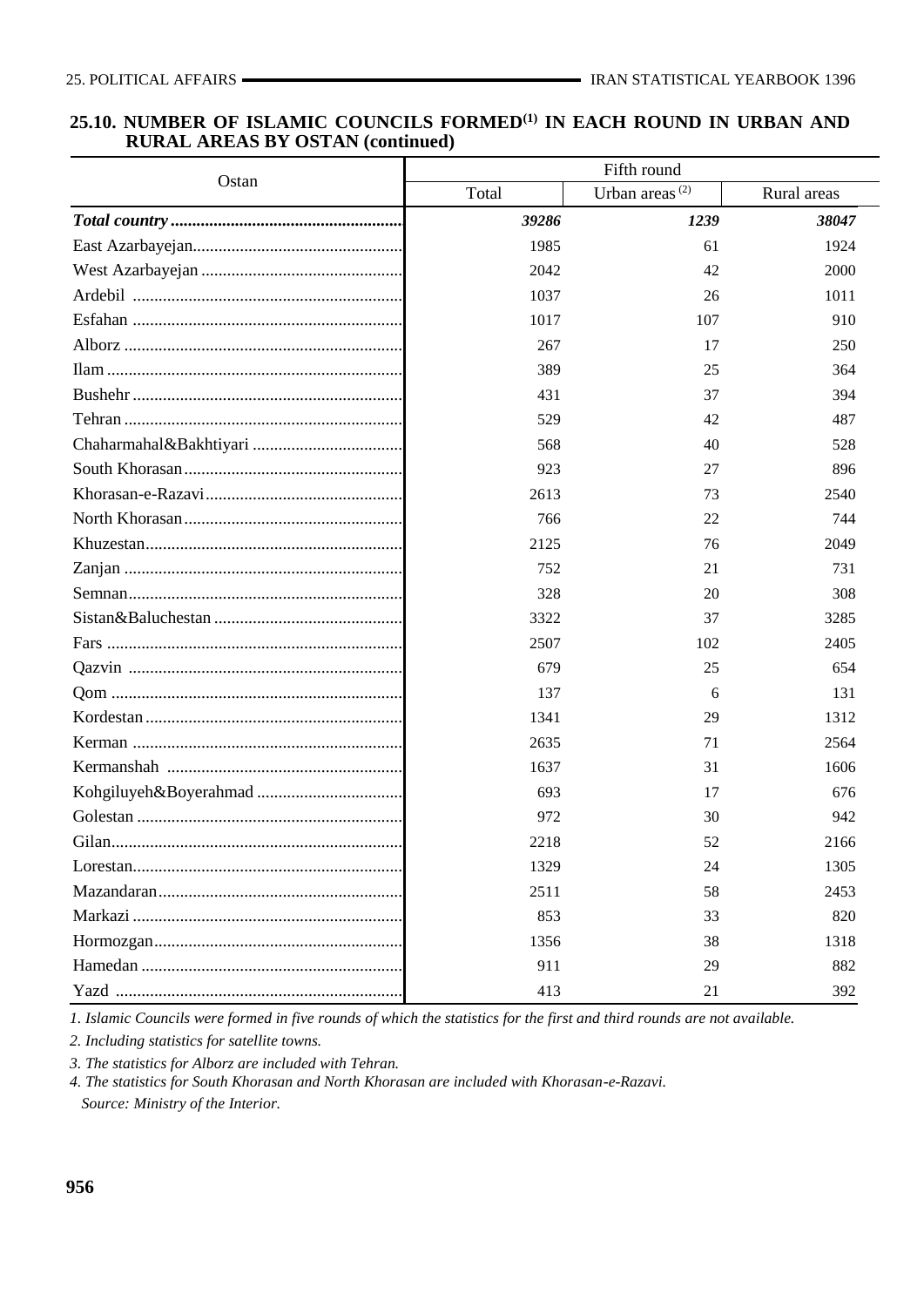## **25.11. NUMBER OF ELECTED ISLAMIC COUNCILS MEMBERS IN EACH ROUND IN URBAN AND RURAL AREAS BY OSTAN AND SEX**

|                        |              |                                           | Total        |        |        |                                                |              | Male         |        |        |
|------------------------|--------------|-------------------------------------------|--------------|--------|--------|------------------------------------------------|--------------|--------------|--------|--------|
| Ostan                  | First        | Second                                    | Third        | Fourth | Fifth  | First                                          | Second       | Third        | Fourth | Fifth  |
|                        | round        | round                                     | round        | round  | round  | round                                          | round        | round        | round  | round  |
| Total country          | 163980       | 155319                                    | 109136       | 179315 | 125883 | 162605                                         | 152983       | 107645       | 173219 | 121859 |
| East Azarbayejan       | 9784         | 8623                                      | 5893         | 8842   | 6394   | 9751                                           | 8582         | 5857         | 8741   | 6322   |
| West Azarbayejan       | 9257         | 8854                                      | 5748         | 8939   | 6436   | 9240                                           | 8819         | 5717         | 8844   | 6373   |
|                        | 5083         | 4696                                      | 3756         | 4631   | 3255   | 5072                                           | 4667         | 3734         | 4572   | 3214   |
|                        | 5655         | 5064                                      | 3211         | 5435   | 3538   | 5578                                           | 4949         | 3124         | 5225   | 3385   |
|                        | $000^{(1)}$  | $000^{(1)}$                               | $000^{(1)}$  | 1412   | 908    | $000^{(1)}$                                    | $000^{(1)}$  | $000^{(1)}$  | 1344   | 868    |
|                        | 1945         | 1727                                      | 1132         | 1817   | 1251   | 1931                                           | 1713         | 1117         | 1746   | 1192   |
|                        | 2080         | 2028                                      | 1381         | 2212   | 1475   | 2061                                           | 1971         | 1357         | 2107   | 1396   |
|                        | $3897^{(1)}$ | $3897^{(1)}$                              | $2369^{(1)}$ | 3000   | 1954   | $3770^{(1)}$                                   | $3701^{(1)}$ | $2296^{(1)}$ | 2772   | 1835   |
| Chaharmahal&Bakhtiyari | 2574         | 2441                                      | 1726         | 2622   | 1887   | 2556                                           | 2424         | 1717         | 2582   | 1838   |
| South Khorasan         | $000^{(2)}$  | $000^{(2)}$                               | 2138         | 4302   | 2872   | $000^{(2)}$                                    | $000^{(2)}$  | 2108         | 4160   | 2803   |
| Khorasan-e-Razavi      |              | 20076 <sup>(2)</sup> 19449 <sup>(2)</sup> | 8168         | 12913  |        | 8528 19922 <sup>(2)</sup> 19168 <sup>(2)</sup> |              | 8059         | 12510  | 8312   |
| North Khorasan         | $000^{(2)}$  | $000^{(2)}$                               | 2226         | 3708   | 2433   | $000^{(2)}$                                    | $000^{(2)}$  | 2206         | 3604   | 2373   |
|                        | 7651         | 7321                                      | 5580         | 9317   | 6830   | 7588                                           | 7257         | 5513         | 9096   | 6698   |
|                        | 3992         | 3524                                      | 1249         | 3388   | 2367   | 3972                                           | 3490         | 1229         | 3328   | 2330   |
|                        | 1387         | 1359                                      | 901          | 1568   | 1064   | 1359                                           | 1299         | 874          | 1496   | 1025   |
| Sistan&Baluchestan     | 5728         | 7999                                      | 6287         | 13157  | 10301  | 5655                                           | 7827         | 6184         | 12659  | 9862   |
|                        | 10822        | 10099                                     | 7624         | 11356  | 8206   | 10769                                          | 9993         | 7544         | 10937  | 7920   |
|                        | 2859         | 2686                                      | 1854         | 2779   | 2184   | 2837                                           | 2653         | 1828         | 2703   | 2132   |
|                        | 556          | 557                                       | 370          | 693    | 443    | 546                                            | 540          | 362          | 660    | 429    |
|                        | 7000         | 6529                                      | 4318         | 6410   | 4155   | 6976                                           | 6508         | 4300         | 6356   | 4120   |
|                        | 6426         | 6752                                      | 5457         | 11624  | 8360   | 6282                                           | 6486         | 5307         | 10787  | 7786   |
| Kermanshah             | 7399         | 7042                                      | 4942         | 6372   | 5016   | 7376                                           | 6995         | 4914         | 6202   | 4907   |
| Kohgiluyeh&Boyerahmad  | 3356         | 2964                                      | 2079         | 3154   | 2161   | 3352                                           | 2939         | 2065         | 3029   | 2062   |
|                        | 4608         | 4574                                      | 2994         | 5104   | 3323   | 4588                                           | 4452         | 2943         | 4919   | 3223   |
|                        | 11233        | 8782                                      | 6661         | 10225  | 6947   | 11091                                          | 8628         | 6538         | 9775   | 6691   |
|                        | 5921         | 4698                                      | 3441         | 5294   | 4130   | 5892                                           | 4650         | 3411         | 5045   | 3950   |
| Mazandaran             | 10551        | 9459                                      | 7203         | 12167  | 8014   | 10459                                          | 9314         | 7090         | 11717  | 7763   |
| Markazi                | 3972         | 3666                                      | 2765         | 4032   | 2697   | 3927                                           | 3596         | 2699         | 3875   | 2600   |
|                        | 3597         | 4162                                      | 3121         | 6463   | 4393   | 3560                                           | 4085         | 3072         | 6221   | 4213   |
|                        | 4866         | 4373                                      | 3223         | 4437   | 3015   | 4842                                           | 4337         | 3183         | 4336   | 2956   |
|                        | 1705         | 2012                                      | 1319         | 1942   | 1337   | 1653                                           | 1940         | 1297         | 1871   | 1281   |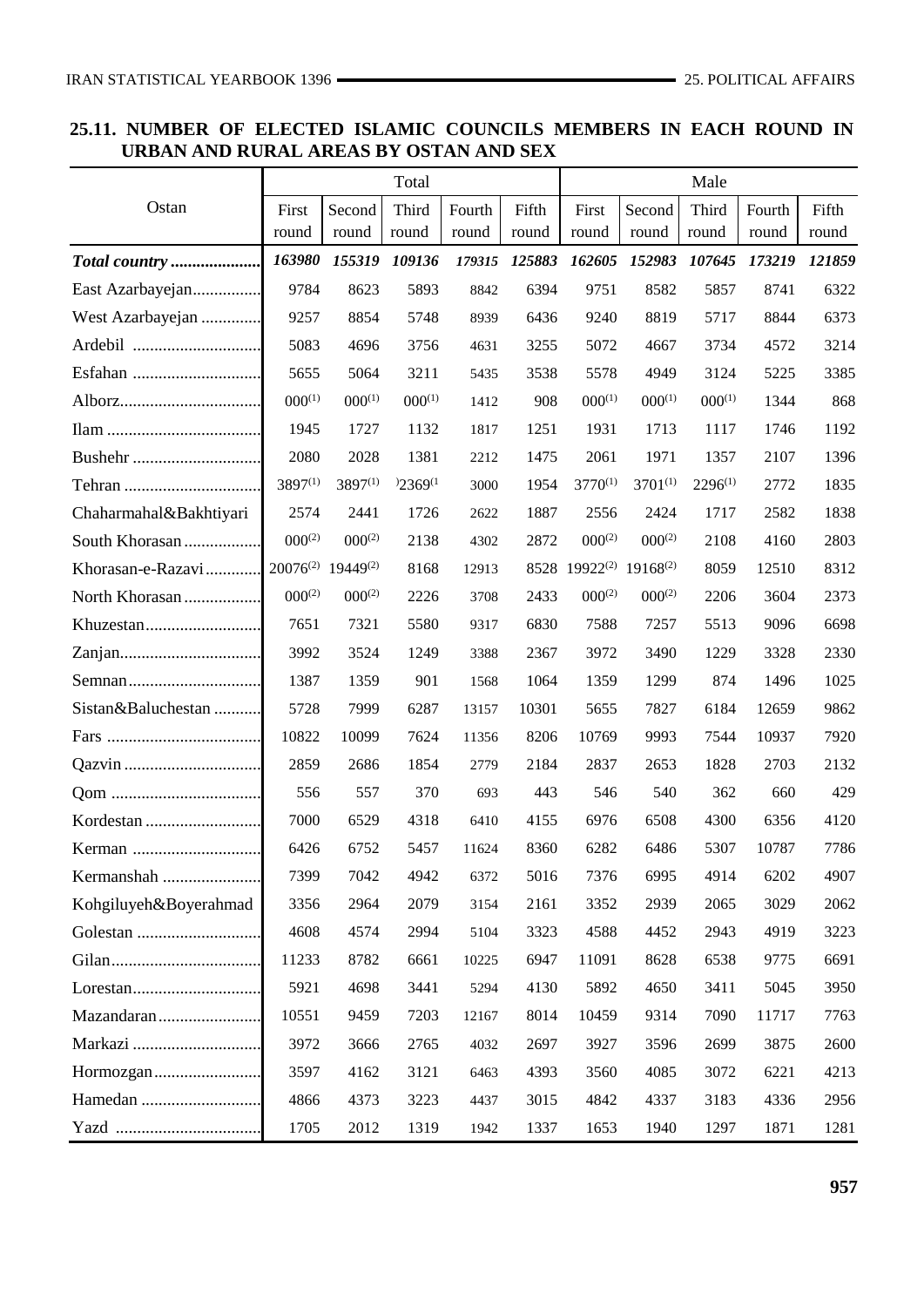## **25.11. NUMBER OF ELECTED ISLAMIC COUNCILS MEMBERS IN EACH ROUND IN URBAN AND RURAL AREAS BY OSTAN AND SEX (continued)**

|                        | Female      |             |             |        |       |  |  |  |  |  |
|------------------------|-------------|-------------|-------------|--------|-------|--|--|--|--|--|
| Ostan                  | First       | Second      | Third       | Fourth | Fifth |  |  |  |  |  |
|                        | round       | round       | round       | round  | round |  |  |  |  |  |
|                        | 1375        | 2336        | 1491        | 6096   | 4024  |  |  |  |  |  |
|                        | 33          | 41          | 36          | 101    | 72    |  |  |  |  |  |
|                        | 17          | 35          | 31          | 95     | 63    |  |  |  |  |  |
|                        | 11          | 29          | 22          | 59     | 41    |  |  |  |  |  |
|                        | 77          | 115         | 87          | 210    | 153   |  |  |  |  |  |
|                        | $000^{(1)}$ | $000^{(1)}$ | $000^{(1)}$ | 68     | 40    |  |  |  |  |  |
|                        | 14          | 14          | 15          | 71     | 59    |  |  |  |  |  |
|                        | 19          | 57          | 24          | 105    | 79    |  |  |  |  |  |
|                        | $127^{(1)}$ | $178^{(1)}$ | $73^{(1)}$  | 228    | 119   |  |  |  |  |  |
| Chaharmahal&Bakhtiyari | 18          | 17          | 9           | 40     | 49    |  |  |  |  |  |
|                        | $000^{(2)}$ | $000^{(2)}$ | 30          | 142    | 69    |  |  |  |  |  |
|                        | $154^{(2)}$ | $281^{(2)}$ | 109         | 403    | 216   |  |  |  |  |  |
|                        | $000^{(2)}$ | $000^{(2)}$ | 20          | 104    | 60    |  |  |  |  |  |
|                        | 63          | 64          | 67          | 221    | 132   |  |  |  |  |  |
|                        | 20          | 34          | 20          | 60     | 46    |  |  |  |  |  |
|                        | 28          | 60          | 27          | 72     | 39    |  |  |  |  |  |
|                        | 73          | 172         | 103         | 498    | 439   |  |  |  |  |  |
|                        | 53          | 106         | 80          | 419    | 286   |  |  |  |  |  |
|                        | 22          | 33          | 26          | 76     | 52    |  |  |  |  |  |
|                        | 10          | 17          | 8           | 33     | 14    |  |  |  |  |  |
|                        | 24          | 21          | 18          | 54     | 35    |  |  |  |  |  |
|                        | 144         | 266         | 150         | 837    | 574   |  |  |  |  |  |
|                        | 23          | 47          | 28          | 170    | 109   |  |  |  |  |  |
| Kohgiluyeh&Boyerahmad  | 4           | 25          | 14          | 125    | 99    |  |  |  |  |  |
|                        | 20          | 122         | 51          | 185    | 100   |  |  |  |  |  |
|                        | 142         | 154         | 123         | 450    | 256   |  |  |  |  |  |
|                        | 29          | 48          | 30          | 249    | 180   |  |  |  |  |  |
|                        | 92          | 145         | 113         | 450    | 251   |  |  |  |  |  |
|                        | 45          | 70          | 66          | 157    | 97    |  |  |  |  |  |
|                        | 37          | 77          | 49          | 242    | 180   |  |  |  |  |  |
|                        | 24          | 36          | 40          | 101    | 59    |  |  |  |  |  |
|                        | 52          | 72          | 22          | 71     | 56    |  |  |  |  |  |

*1. The statistics for Alborz are included with Tehran.*

*2. The statistics for South Khorasan and North Khorasan are included with Khorasan-e-Razavi.*

 *Source: Ministry of the Interior.*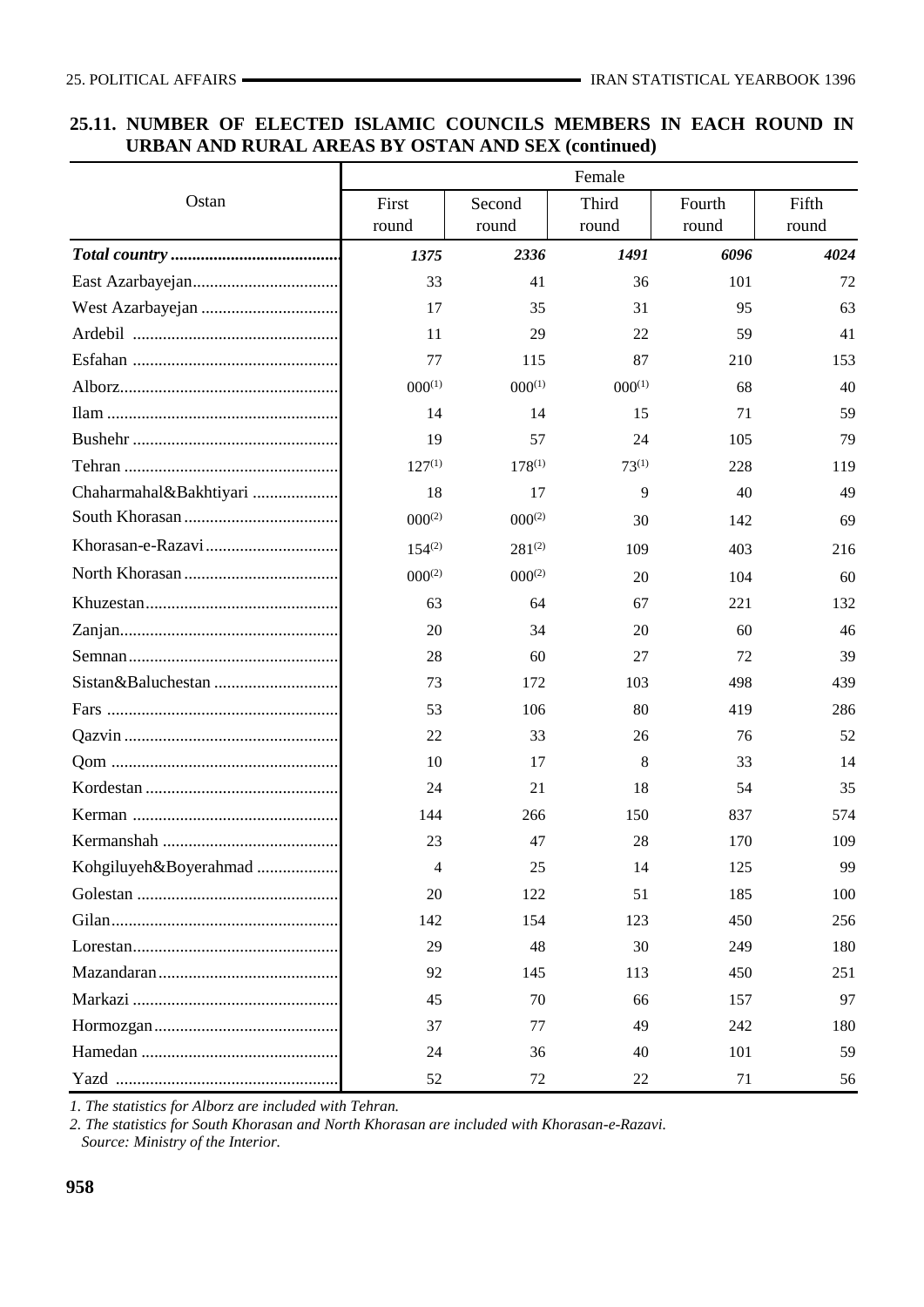## **25.12. TYPES OF DIPLOMATIC MISSIONS IN THE ISLAMIC REPUBLIC OF IRAN, THE YEAR 1395**

|                                        |                |          | Type of diplomatic mission |                       |                       |                                          |
|----------------------------------------|----------------|----------|----------------------------|-----------------------|-----------------------|------------------------------------------|
| Country                                | Total          | Embassy  | Consulate<br>General       | Interest<br>Section   | Honorary<br>Consulate | Place of mission<br>/ $residence(1)$     |
| Asia and the Pacific                   | 54             | 37       | 16                         | $\boldsymbol{\theta}$ |                       | $1 \times$                               |
|                                        | 2              | 1        | 1                          | $\Omega$              |                       | 0 Tehran - Tabriz                        |
|                                        | 1              | 1        | 0                          | 0                     | 0                     | Tehran                                   |
|                                        | 1              | 1        | 0                          | $\mathbf{0}$          |                       | 0 Tehran                                 |
|                                        | 1              | 1        | 0                          | $\theta$              |                       | 0 Tehran                                 |
|                                        | 1              | 1        | 0                          | $\theta$              |                       | 0 Tehran                                 |
|                                        |                |          |                            |                       |                       | Tehran-Mashhad-                          |
| Afghanistan, Islamic Republic of       | 3              | 1        | 2                          | $\theta$              |                       | 0 Zahedan                                |
|                                        | 1              | 1        | 0                          | 0                     |                       | 0 Tehran                                 |
|                                        | 1              | 1        | 0                          | 0                     |                       | 0 Tehran                                 |
|                                        | 1              | 1        | 0                          | $\theta$              |                       | 0 Tehran                                 |
| Bangladesh, People's Republic of       | 1              | 1        | 0                          | $\theta$              | $\Omega$              | Tehran                                   |
| Pakistan, Islamic Republic of          | 3              | 1        | 2                          | $\theta$              | $^{(1)}$              | Tehran-Mashhad-<br>Zahedan               |
|                                        | 1              | 1        | 0                          | $\boldsymbol{0}$      |                       | 0 Tehran                                 |
|                                        | 1              | 1        | 0                          | $\theta$              | $^{(1)}$              | Tehran                                   |
|                                        | 2              | 1        | 1                          | 0                     | $\Omega$              | Tehran-Mashhad                           |
|                                        | 4              | 1        | 3                          | $\theta$              |                       | 0 Tehran-Mashhad -<br>Orumiyeh-Tabriz    |
| China, the People's Republic of        | 1              | 1        | 0                          | $\theta$              |                       | 0 Tehran                                 |
|                                        | 1              | 1        | 0                          | $\theta$              |                       | 0 Tehran                                 |
| Sir Lanka, Democratic Socialist        | 1              | 1        | 0                          | $\boldsymbol{0}$      |                       | 0 Tehran                                 |
|                                        | 1              | 1        | 0                          | 0                     | $\Omega$              | Tehran                                   |
|                                        | $\overline{4}$ | 1        | 3                          | $\Omega$              | 0                     | Tehran- Ahvaz-<br>Kermanshah-<br>Mashhad |
|                                        | 1              | 1        | 0                          | $\theta$              |                       | 0 Tehran                                 |
|                                        | 1              | 1        | 0                          | 0                     |                       | 0 Tehran                                 |
| Philippines, Republic of the           |                |          | $\Omega$                   | $\overline{0}$        |                       | 0 Tehran                                 |
|                                        | 1              | 1        | 0                          | 0                     |                       | 0 Tehran                                 |
|                                        | 2              | 1        | 1                          | $\theta$              |                       | 0 Tehran-Mashhad                         |
|                                        | 2              | 1        |                            | $\theta$              |                       | 0 Tehran-Gorgan                          |
|                                        | 1              | 1        | 0                          | 0                     |                       | 0 Tehran                                 |
| Korea, Republic of (South Korea)       | 1              | 1        | $\Omega$                   | $\Omega$              |                       | 0 Tehran                                 |
| Korea, Democratic People's Republic of |                |          |                            |                       |                       |                                          |
|                                        | 1              | 1        | 0                          | $\theta$              |                       | 0 Tehran                                 |
|                                        |                |          | 0                          | 0                     | 0                     | Tehran                                   |
|                                        |                |          | 0                          | $\theta$              |                       | 0 Tehran                                 |
|                                        |                |          | 0                          | $\theta$              |                       | 0 Tehran                                 |
|                                        |                |          | 0                          | 0                     | 0                     | Tehran                                   |
| Nepal, Federal Democratic Republic of  | 1              | $\theta$ | 0                          | $\theta$              |                       | Tehran                                   |
|                                        | 1              | 1        | 0                          | $\theta$              |                       | 0 Tehran                                 |
| Vietnam, the Socialist Republic of     | 1              | 1        | 0                          | 0                     |                       | 0 Tehran                                 |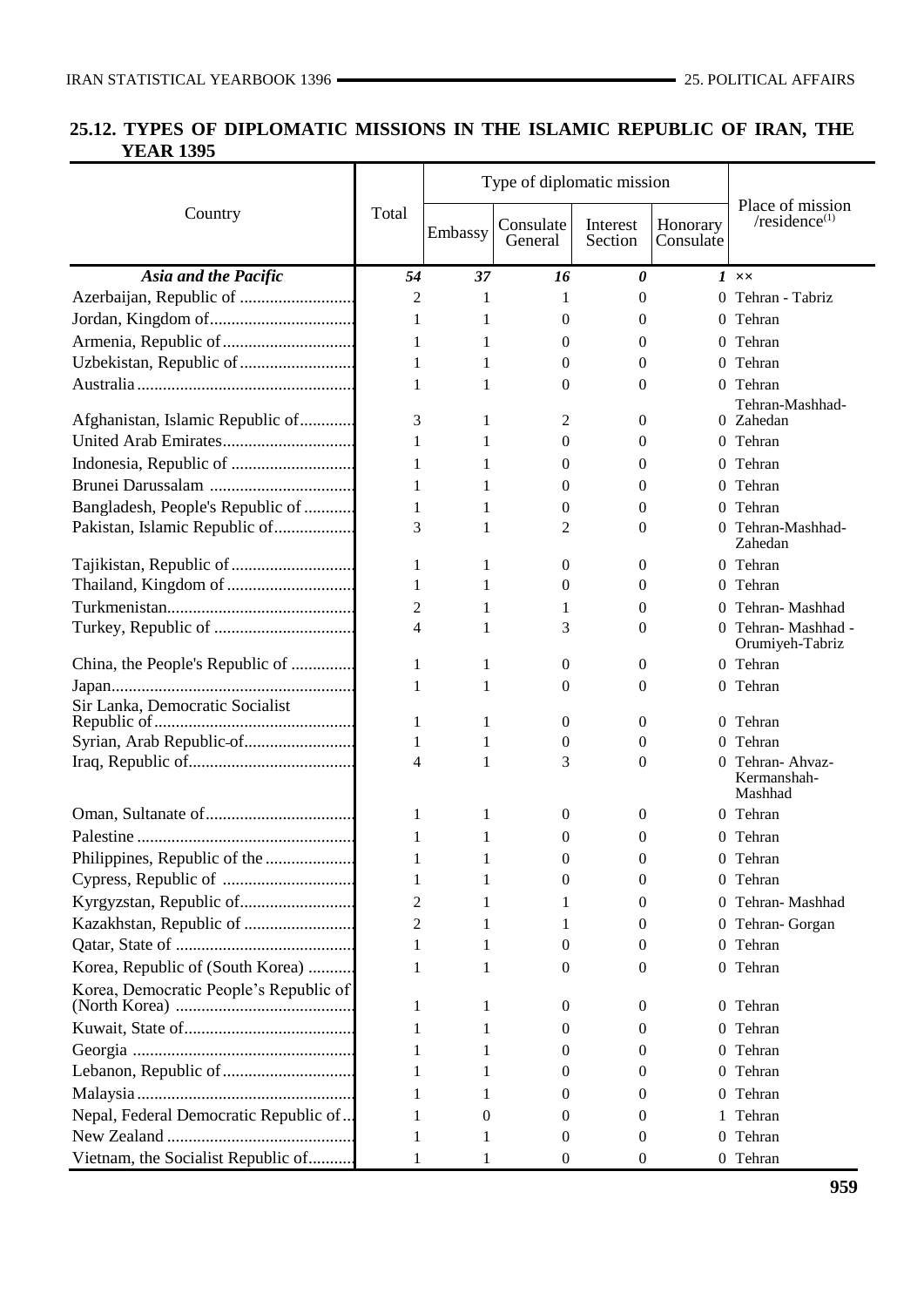## **25.12. TYPES OF DIPLOMATIC MISSIONS IN THE ISLAMIC REPUBLIC OF IRAN, THE YEAR 1395( continued)**

|                                                                                                                                                                                                                                          |                |                  | Type of diplomatic mission | Place of mission |                  |                  |
|------------------------------------------------------------------------------------------------------------------------------------------------------------------------------------------------------------------------------------------|----------------|------------------|----------------------------|------------------|------------------|------------------|
| Country                                                                                                                                                                                                                                  | Total          | Embassy          | Consulate                  | Interest         | Honorary         | / $residence(1)$ |
|                                                                                                                                                                                                                                          |                |                  | General                    | Section          | Consulate        |                  |
|                                                                                                                                                                                                                                          |                |                  |                            |                  |                  | Tehran-Bandar    |
|                                                                                                                                                                                                                                          | $\mathfrak{Z}$ | 1                | 2                          | $\boldsymbol{0}$ | $\theta$         | Abbas-Zahedan    |
|                                                                                                                                                                                                                                          | $\mathbf{1}$   | 1                | $\boldsymbol{0}$           | $\boldsymbol{0}$ | $\boldsymbol{0}$ | Tehran           |
| <b>Africa</b>                                                                                                                                                                                                                            | 25             | 19               | 0                          | 1                | 5                | XX               |
| South Africa, Republic of                                                                                                                                                                                                                | $\mathbf{1}$   | 1                | $\boldsymbol{0}$           | $\boldsymbol{0}$ | $\boldsymbol{0}$ | Tehran           |
| Central Africa, Republic of                                                                                                                                                                                                              | $\,1\,$        | $\boldsymbol{0}$ | 0                          | $\overline{0}$   | 1                | Tehran           |
| Algeria, People's Democratic                                                                                                                                                                                                             |                |                  |                            |                  |                  |                  |
| Republic of<br>Uganda, Republic of<br>Benin, Republic of<br>Burundi, Republic of<br>Traisis Republic of<br>Traisis Republic of<br>Traisis Republic of<br>Traisis Republic of<br>Traisis Republic of<br>Traisis Republic of<br>Traisis Re | $\mathbf{1}$   | 1                | $\boldsymbol{0}$           | 0                | 0                | Tehran           |
|                                                                                                                                                                                                                                          | $\,1\,$        | 1                | $\boldsymbol{0}$           | 0                | $\boldsymbol{0}$ | Tehran           |
|                                                                                                                                                                                                                                          | $\mathbf{1}$   | 1                | 0                          | 0                | $\boldsymbol{0}$ | Tehran           |
|                                                                                                                                                                                                                                          | $\,1\,$        |                  | 0                          | 0                | $\boldsymbol{0}$ | Tehran           |
|                                                                                                                                                                                                                                          | $\,1\,$        |                  | 0                          | 0                | $\boldsymbol{0}$ | Tehran           |
| Zimbabwe, Republic of                                                                                                                                                                                                                    | $\,1\,$        |                  | 0                          | $\boldsymbol{0}$ | $\boldsymbol{0}$ | Tehran           |
|                                                                                                                                                                                                                                          | $\,1\,$        |                  | 0                          | 0                | $\boldsymbol{0}$ | Tehran           |
|                                                                                                                                                                                                                                          | $\,1\,$        |                  | 0                          | 0                | $\boldsymbol{0}$ | Tehran           |
|                                                                                                                                                                                                                                          | $\,1\,$        |                  | 0                          | $\boldsymbol{0}$ | $\boldsymbol{0}$ | Tehran           |
|                                                                                                                                                                                                                                          | $\,1\,$        |                  | 0                          | 0                | $\boldsymbol{0}$ | Tehran           |
|                                                                                                                                                                                                                                          | $\mathbf{1}$   | 0                | 0                          | 0                | 1                | Tehran           |
|                                                                                                                                                                                                                                          | $\,1\,$        | 0                | 0                          | $\boldsymbol{0}$ | 1                | Tehran           |
|                                                                                                                                                                                                                                          | $\overline{2}$ | 1                | 0                          | $\boldsymbol{0}$ | 1                | Tehran ,Shiraz   |
|                                                                                                                                                                                                                                          | $\,1\,$        |                  | 0                          | 0                | $\boldsymbol{0}$ | Tehran           |
|                                                                                                                                                                                                                                          | $\,1\,$        |                  | 0                          | $\boldsymbol{0}$ | $\boldsymbol{0}$ | Tehran           |
|                                                                                                                                                                                                                                          | $\,1\,$        | 0                | 0                          | $\boldsymbol{0}$ | 1                | Tehran           |
|                                                                                                                                                                                                                                          | $\,1\,$        |                  | 0                          | 0                | $\boldsymbol{0}$ | Tehran           |
|                                                                                                                                                                                                                                          | $\,1\,$        |                  | 0                          | $\boldsymbol{0}$ | $\boldsymbol{0}$ | Tehran           |
| Egypt, Arab Republic of                                                                                                                                                                                                                  | $\,1\,$        | 0                | 0                          | 1                | $\boldsymbol{0}$ | Tehran           |
|                                                                                                                                                                                                                                          | $\,1\,$        | 1                | 0                          | $\boldsymbol{0}$ | $\boldsymbol{0}$ | Tehran           |
|                                                                                                                                                                                                                                          | $\,1\,$        | 1                | 0                          | $\boldsymbol{0}$ | $\boldsymbol{0}$ | Tehran           |
| Nigeria, Federal Republic of                                                                                                                                                                                                             | $\mathbf{1}$   | 1                | 0                          | $\boldsymbol{0}$ | $\boldsymbol{0}$ | Tehran           |
| <b>America</b>                                                                                                                                                                                                                           | 11             | 10               | 0                          | 1                | 0                | $\times\times$   |
|                                                                                                                                                                                                                                          | $\mathbf{1}$   | 1                | $\boldsymbol{0}$           | $\boldsymbol{0}$ | $\boldsymbol{0}$ | Tehran           |
|                                                                                                                                                                                                                                          | $\mathbf{1}$   |                  | $\boldsymbol{0}$           | $\boldsymbol{0}$ | $\boldsymbol{0}$ | Tehran           |
|                                                                                                                                                                                                                                          | $\mathbf{1}$   | 1                | 0                          | $\overline{0}$   | $\theta$         | Tehran           |
| America, United States of (Interest                                                                                                                                                                                                      |                |                  |                            |                  |                  |                  |
| Section with the Embassy of Swiss                                                                                                                                                                                                        |                |                  |                            |                  |                  |                  |
|                                                                                                                                                                                                                                          | 1              | $\boldsymbol{0}$ | $\boldsymbol{0}$           | 1                | $\boldsymbol{0}$ | Tehran           |
| United Mexican States (Mexico)                                                                                                                                                                                                           | 1              | 1                | 0                          | $\mathbf{0}$     | $\boldsymbol{0}$ | Tehran           |
| Brazil, Federative Republic of                                                                                                                                                                                                           | 1              | 1                | 0                          | 0                | $\theta$         | Tehran           |
| Bolivia, Plurinational State of                                                                                                                                                                                                          | 1              | 1                | 0                          | 0                | $\theta$         | Tehran           |
|                                                                                                                                                                                                                                          | $\mathbf{1}$   | 1                | 0                          | 0                | $\theta$         | Tehran           |
|                                                                                                                                                                                                                                          | $\mathbf{1}$   | 1                |                            | 0                | $\theta$         | Tehran           |
|                                                                                                                                                                                                                                          |                |                  | $\theta$                   |                  |                  |                  |
|                                                                                                                                                                                                                                          | $\mathbf{1}$   | $\boldsymbol{0}$ | 0                          | $\boldsymbol{0}$ | 1                | Tehran           |